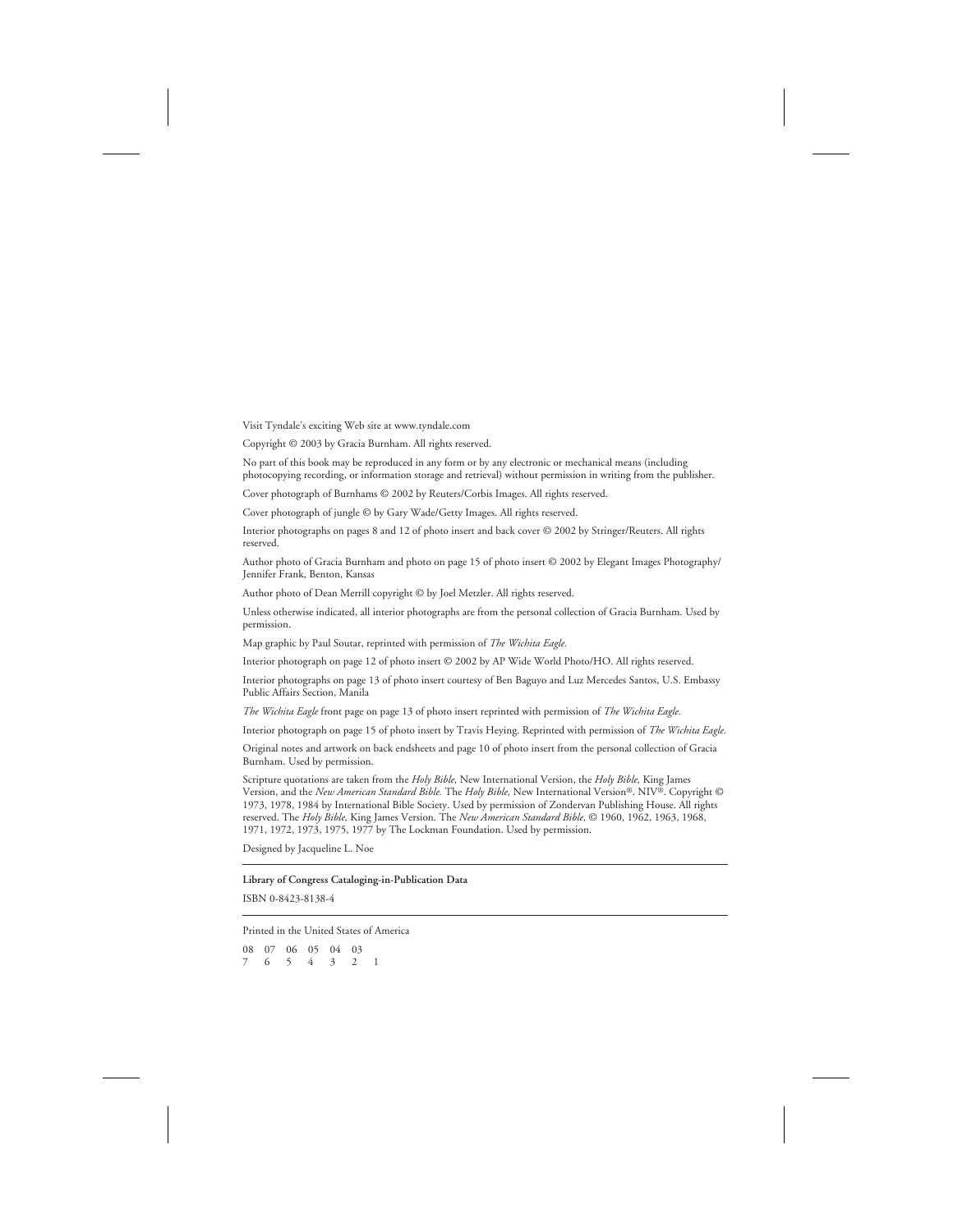#### *Dedication*

*This book is dedicated to . . . you. If you prayed for Martin and me while we were in captivity—even once then put your name here. It is because of your prayers that I came out alive and am able to tell the story. Likewise, I hope to become one who earnestly prays and cares for others who are hurting. We truly need each other, don't we?*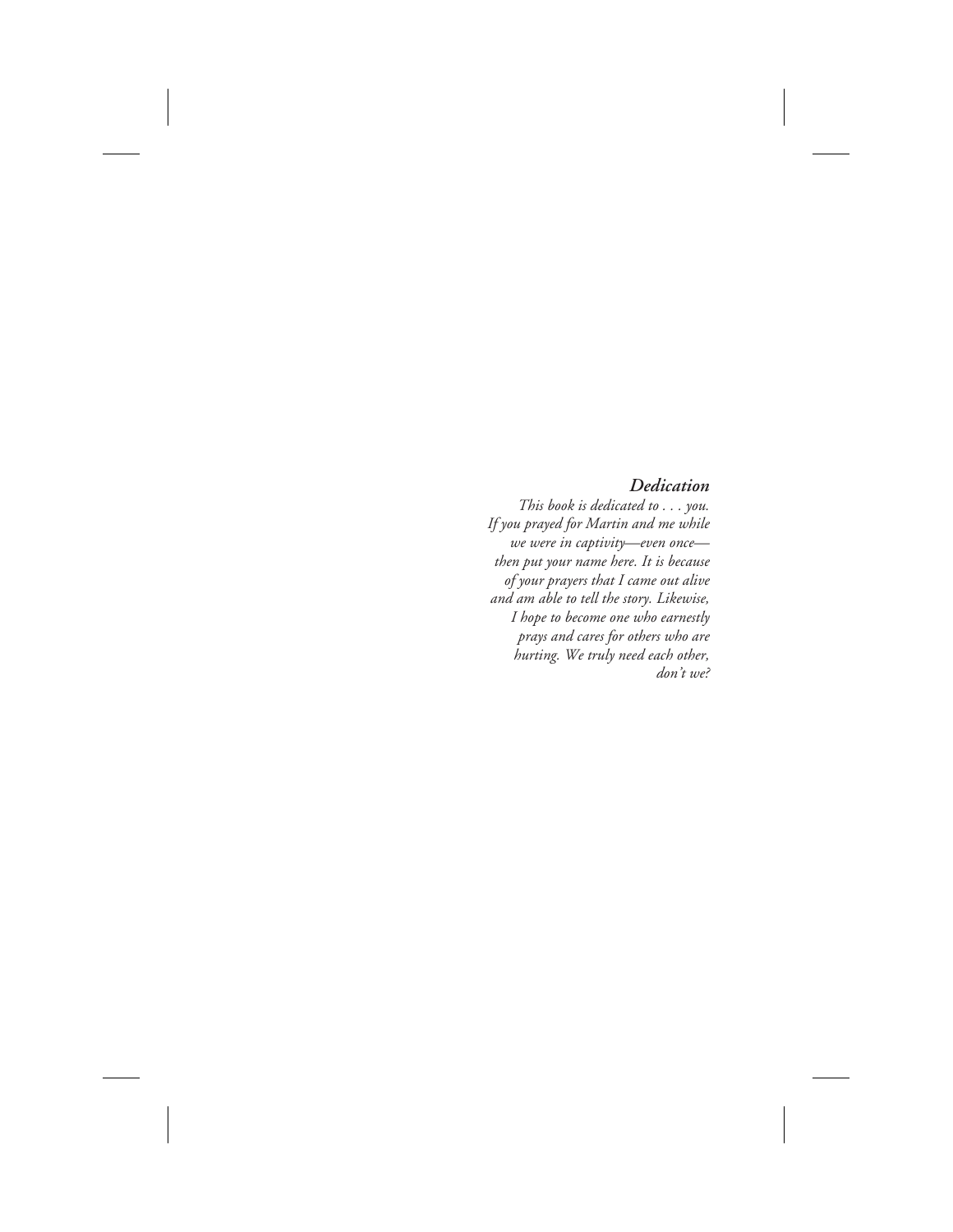# **TABLE OF CONTENTS**

| The Captors' Roster $\dots\dots\dots\dots\dots\dots\dots\dots\dots\dots\dots\dots\dots\dots$ |
|----------------------------------------------------------------------------------------------|
|                                                                                              |
|                                                                                              |
|                                                                                              |
|                                                                                              |
|                                                                                              |
|                                                                                              |
|                                                                                              |
|                                                                                              |
|                                                                                              |
|                                                                                              |
|                                                                                              |
|                                                                                              |
|                                                                                              |
|                                                                                              |
|                                                                                              |
|                                                                                              |
|                                                                                              |
|                                                                                              |
|                                                                                              |
|                                                                                              |
|                                                                                              |
|                                                                                              |
|                                                                                              |
|                                                                                              |
|                                                                                              |
|                                                                                              |
|                                                                                              |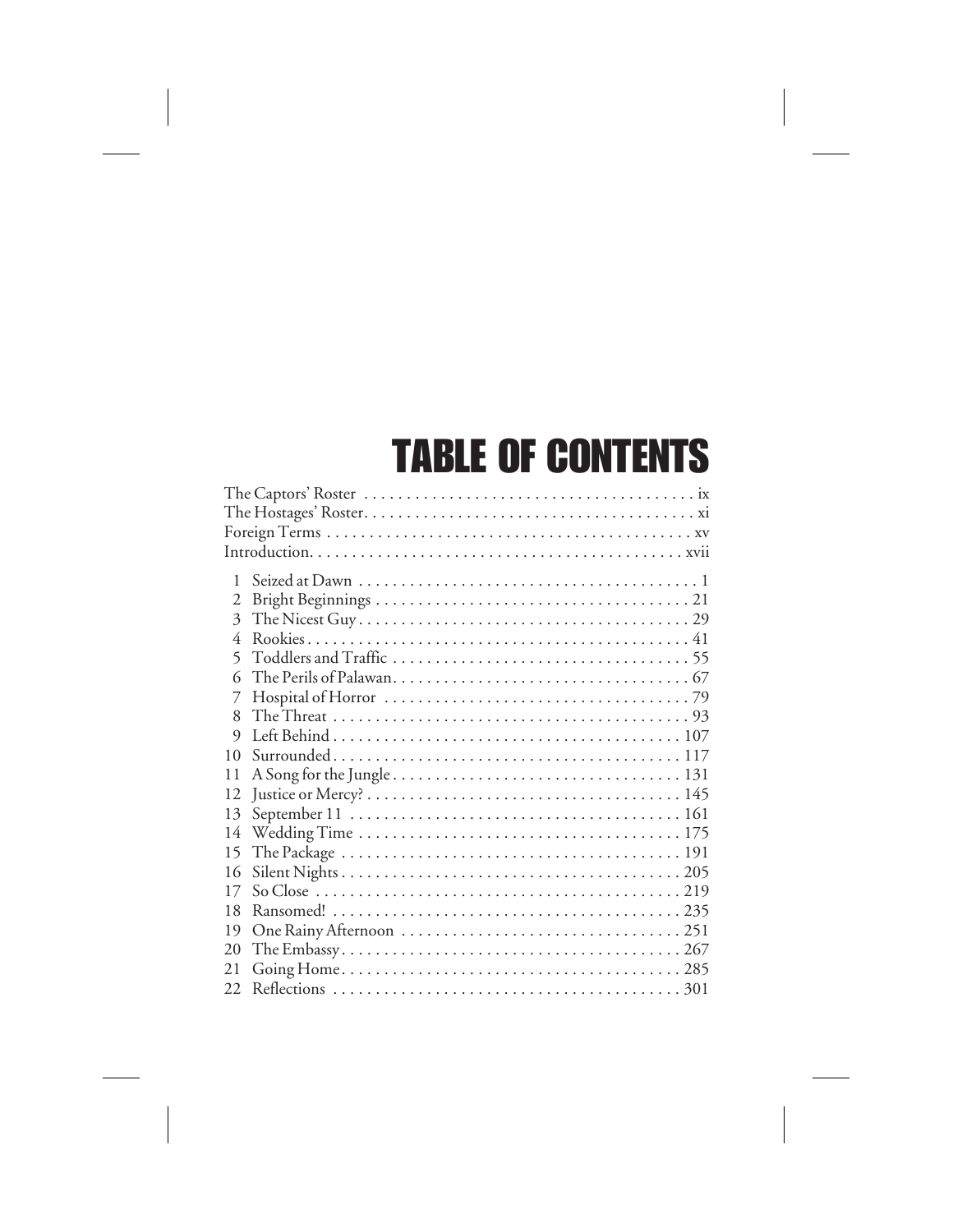## THE CAPTORS' ROSTER

Of the dozens of Abu Sayyaf who guarded the Burnhams at various times, these were the most prominent.

- **POPULAR NAMES "Moktar,"** "Abu Moktar" (see photo section) **OFFICIAL NAME** Khadafi Abubakar Janjalani **ROLE** Leader of the entire Abu Sayyaf (following the 1998 slaying of his older brother, the group's founder); late 20s, but looked younger; quiet; eventually "married" Reina **PRESENCE** Met the hostages upon arrival on Basilan May 31, 2001; left them
- late September 2001
- **POPULAR NAMES "Musab,"** "Abu Musab" (see photo section)
- **OFFICIAL NAME** Isnilon Totoni Hapilon
	- **ROLE** Second-in-command of the Abu Sayyaf; knew little English; stern, headstrong; eventually "married" Ediborah
- **PRESENCE** From the beginning through early May 2002
- **POPULAR NAMES "Omar,"** "Abu Omar"

**OFFICIAL NAME** Bakkal Hapilon

- **ROLE** Brother of Musab; eventually took Sheila for himself but did not formally "marry" her
- **PRESENCE** Met the hostages upon arrival on Basilan May 31, 2001; stayed through early May 2002
- **POPULAR NAMES "Sabaya,"** "Abu Sabaya" (see photo section)

**OFFICIAL NAME** Aldam Tilao

- **ROLE** Spokesman to the media; negotiator with the government; known for his flair; very good English; eventually "married" Angie
- **PRESENCE** With the hostages the entire time
- **POPULAR NAME "Solaiman"** (see photo section)
- **OFFICIAL NAME** Jainal Antel Sali Jr.
	- **ROLE** Prime liaison with the hostages for the first 3  $\frac{1}{2}$  months, due to his education, command of English; late 30s; a former engineer from a very wealthy family
- **PRESENCE** From the beginning through late September 2001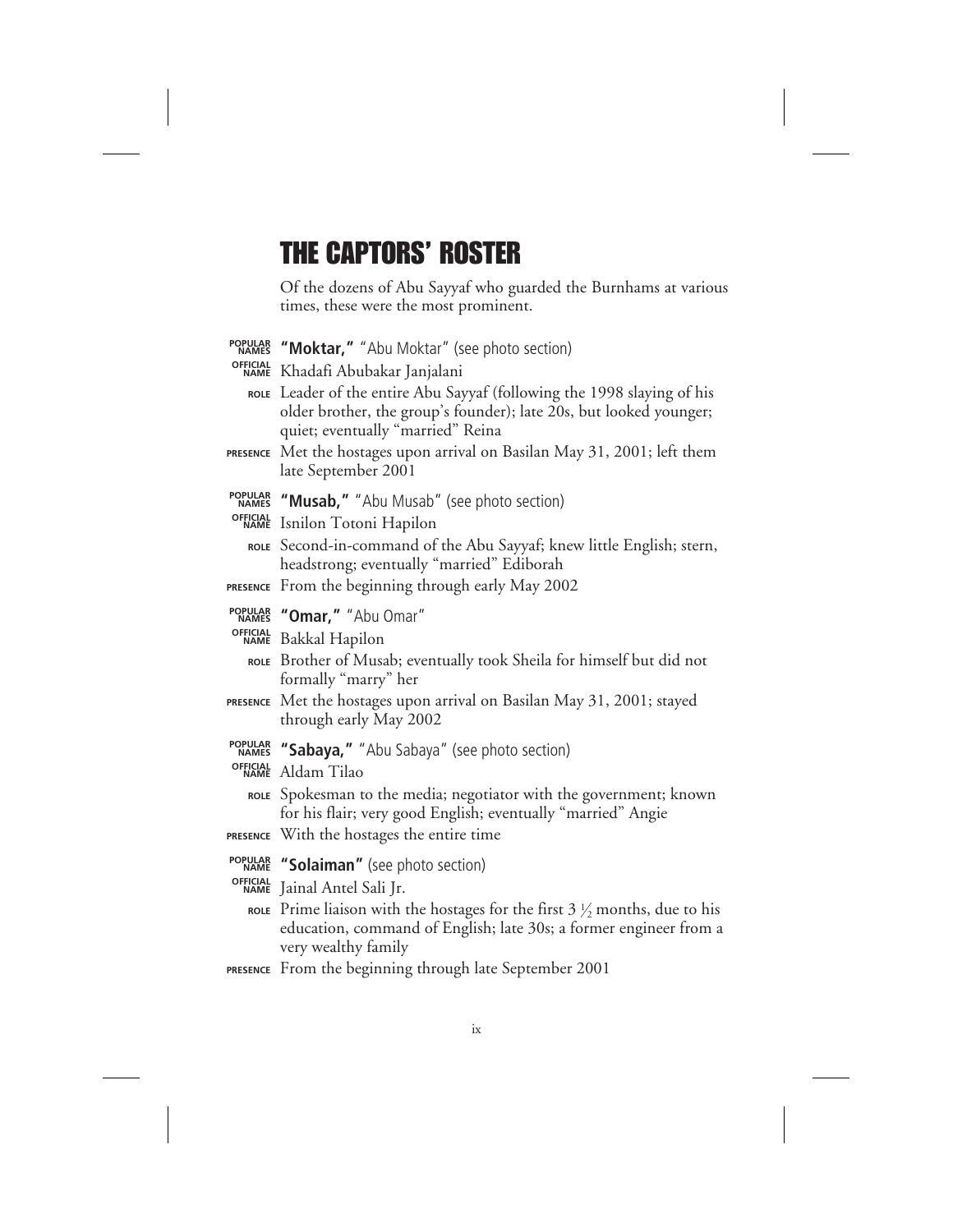### **POPULAR NAME "Mang Ben"**

- **ROLE** Early leader of the Burnhams' subgroup; tall, thin, stately appearance; late 30s
- **PRESENCE** From the beginning until killed in battle early July 2001

### **POPULAR NAME "Hurayra"**

**OFFICIAL NAME** Jumadil Arad

- **ROLE** Friendly toward the Burnhams; mid-20s
- **PRESENCE** From the beginning through late September 2001

#### **POPULAR NAME "Moghira"**

- **ROLE** Subgroup leader; eventually "married" Fe
- **PRESENCE** Met the hostages upon arrival on Basilan May 31, 2001; left New Year's Eve 2001

**POPULAR NAME "Sakaki"**

- **ROLE** Gracia Burnham's first designated guard
- **PRESENCE** From the landing on Basilan until he went AWOL July 2001

**POPULAR NAMES "Bro,"** "Kosovo"

**OFFICIAL NAME** Alhamzer Limbong

- **ROLE** Classic warrior type; big, muscular, well-built, proud of his long, wavy hair; knew just a bit of English but willing to try using it
- **PRESENCE** From the beginning through late September 2001

### **POPULAR NAME "Zacarias"**

**OFFICIAL NAME** Toting Craft Hanno

- **ROLE** Fun-loving; early 20s; Solaiman's assistant
- PRESENCE One of the original trio to abduct the Burnhams; left due to sickness late August 2001

The title *Abu* means "father of." *Mang* means "uncle."

Other resistance groups operating in the southern Philippines:<br>• Moro Islamic Liberation Front (MILF)

- 
- Moro National Liberation Front (MNLF)

*Moro* is an ethnic label for Filipinos who are Muslim. It traces back several centuries to the Spaniards, whose name for Muslims in their own country was "Moors."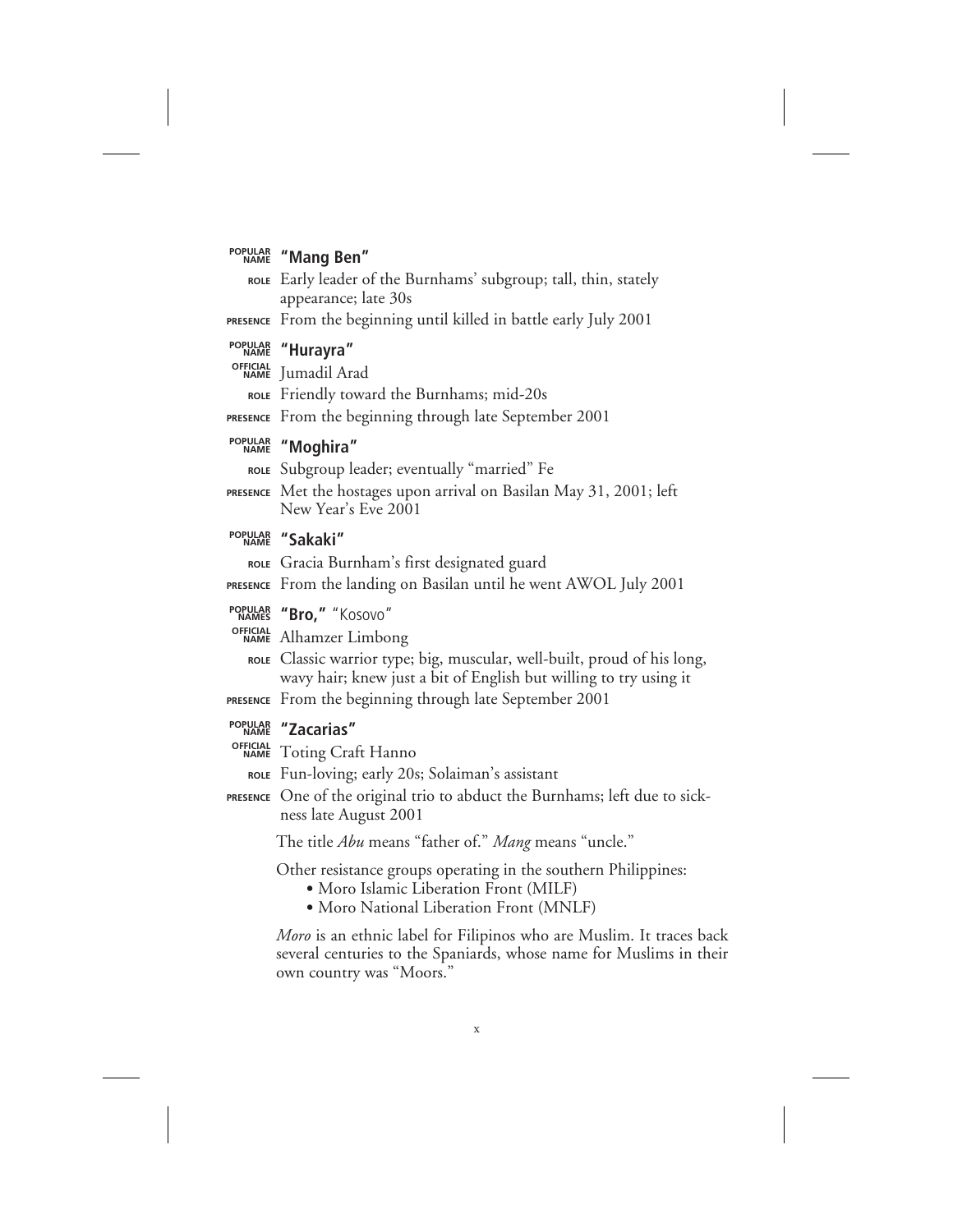## THE HOSTAGES' ROSTER

*Captured at Dos Palmas Resort on May 27, 2001*

### **MEN**

| <b>NAME</b>                             | <b>Martin Burnham</b>                                                                                            | <b>CAPTIVITY</b> | 1 year, 11 days |  |  |
|-----------------------------------------|------------------------------------------------------------------------------------------------------------------|------------------|-----------------|--|--|
| <b>DESCRIPTION</b>                      | American missionary pilot from Kansas; age 41; husband<br>of Gracia, father of three                             |                  |                 |  |  |
| <b>CONCLUSION</b>                       | Killed by three gunshots June 7, 2002                                                                            |                  |                 |  |  |
| <b>NAME</b>                             | <b>Francis</b>                                                                                                   | <b>CAPTIVITY</b> | 20 days         |  |  |
| <b>DESCRIPTION</b><br><b>CONCLUSION</b> | Banker; age 50; husband of Tess<br>Released June 15, 2001, after ransom was paid                                 |                  |                 |  |  |
| <b>NAME</b>                             | Chito                                                                                                            | <b>CAPTIVITY</b> | 38 days         |  |  |
| <b>DESCRIPTION</b><br><b>CONCLUSION</b> | Salesman for a cell-phone company; 30s; married, father of three<br>Released July 3, 2001, after ransom was paid |                  |                 |  |  |
| <b>NAME</b>                             | <b>Reggie</b>                                                                                                    | <b>CAPTIVITY</b> | 7 days          |  |  |
| <b>DESCRIPTION</b>                      | Former newspaper executive; VP of a construction company<br>with many government contracts; late 40s             |                  |                 |  |  |
| <b>CONCLUSION</b>                       | Released June 2, 2001, after ransom was paid                                                                     |                  |                 |  |  |
| <b>NAME</b>                             | <b>Buddy</b>                                                                                                     | <b>CAPTIVITY</b> | 7 days          |  |  |
| <b>DESCRIPTION</b><br><b>CONCLUSION</b> | Publisher of a travel magazine; husband of Divine<br>Abandoned June 2, 2001, after being wounded                 |                  |                 |  |  |
| <b>NAME</b>                             | R. J.                                                                                                            | <b>CAPTIVITY</b> | 7 days          |  |  |
| <b>DESCRIPTION</b><br><b>CONCLUSION</b> | Buddy and Divine's 8-year-old son<br>Released June 2, 2001                                                       |                  |                 |  |  |
| <b>NAME</b>                             | <b>Guillermo Sobero</b>                                                                                          | <b>CAPTIVITY</b> | 16 days         |  |  |
| <b>DESCRIPTION</b>                      | American contractor from California; age 40                                                                      |                  |                 |  |  |
| <b>CONCLUSION</b>                       | Beheaded June 11, 2001                                                                                           |                  |                 |  |  |
| <b>NAME</b>                             | <b>Sonny Dacquer</b>                                                                                             | <b>CAPTIVITY</b> | 6 days          |  |  |
| <b>DESCRIPTION</b><br><b>CONCLUSION</b> | Dos Palmas cook<br>Left behind, then beheaded June 1, 2001                                                       |                  |                 |  |  |
| <b>NAME</b>                             | Armando Bayona                                                                                                   | <b>CAPTIVITY</b> | 6 days          |  |  |
| <b>DESCRIPTION</b><br><b>CONCLUSION</b> | Dos Palmas security guard<br>Left behind, then beheaded June 1, 2001                                             |                  |                 |  |  |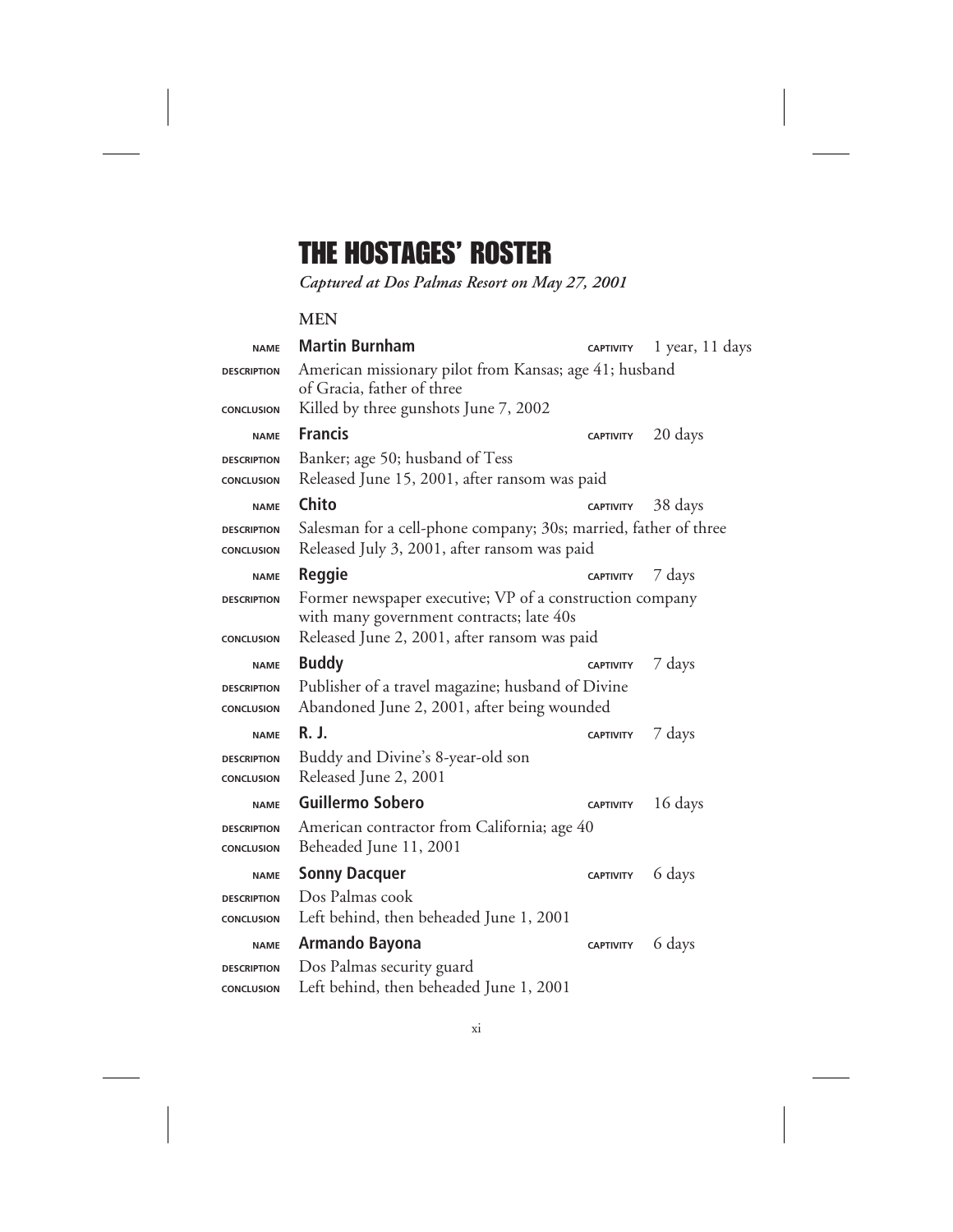| <b>NAME</b>                             | <b>Eldren</b>                                                                                       | <b>CAPTIVITY</b> | 6 days                |  |  |
|-----------------------------------------|-----------------------------------------------------------------------------------------------------|------------------|-----------------------|--|--|
| <b>DESCRIPTION</b><br><b>CONCLUSION</b> | Dos Palmas security guard<br>Left behind June 1, 2001; survived a botched beheading attempt         |                  |                       |  |  |
|                                         | <b>WOMEN</b>                                                                                        |                  |                       |  |  |
| <b>NAME</b>                             | <b>Tess</b>                                                                                         | <b>CAPTIVITY</b> | 7 days                |  |  |
| <b>DESCRIPTION</b>                      | Wife of Francis; a "mother" to Gracia while on the boat;                                            |                  |                       |  |  |
| <b>CONCLUSION</b>                       | religious and caring<br>Released June 2, 2001, in order to arrange ransom<br>for her husband        |                  |                       |  |  |
| <b>NAME</b>                             | Janice                                                                                              | <b>CAPTIVITY</b> | 7 days                |  |  |
| <b>DESCRIPTION</b><br><b>CONCLUSION</b> | Coworker of Chito; 20s; full of life<br>Released June 2, 2001, in order to arrange ransom for Chito |                  |                       |  |  |
| <b>NAME</b>                             | <b>Riza</b>                                                                                         | <b>CAPTIVITY</b> | 7 days                |  |  |
| <b>DESCRIPTION</b><br><b>CONCLUSION</b> | Girlfriend of Reggie<br>Released June 2, 2001                                                       |                  |                       |  |  |
| <b>NAME</b>                             | <b>Divine</b>                                                                                       | <b>CAPTIVITY</b> | 7 days                |  |  |
| <b>DESCRIPTION</b><br><b>CONCLUSION</b> | Wife of Buddy; mother of R. J.<br>Abandoned June 2, 2001, after being wounded                       |                  |                       |  |  |
| <b>NAME</b>                             | Angie                                                                                               | <b>CAPTIVITY</b> | $5\frac{1}{2}$ months |  |  |
| <b>DESCRIPTION</b>                      | Sister of Divine; early 30s; single; worked in the family business (travel<br>magazine)             |                  |                       |  |  |
| <b>CONCLUSION</b>                       | Ransomed in late August but not released until<br>November 15, 2001                                 |                  |                       |  |  |
| <b>NAME</b>                             | Lettie                                                                                              | <b>CAPTIVITY</b> | 7 days                |  |  |
| <b>DESCRIPTION</b>                      | Chinese-Filipino businesswoman                                                                      |                  |                       |  |  |
| <b>CONCLUSION</b>                       | Released June 2, 2001, in order to arrange ransoms<br>for her daughter and niece                    |                  |                       |  |  |
| <b>NAME</b>                             | Kim                                                                                                 | <b>CAPTIVITY</b> | 20 days               |  |  |
| <b>DESCRIPTION</b><br><b>CONCLUSION</b> | Daughter of Lettie; early teens<br>Released June 15, 2001, after ransom was paid                    |                  |                       |  |  |
| <b>NAME</b>                             | Lalaine                                                                                             | <b>CAPTIVITY</b> | 38 days               |  |  |
| <b>DESCRIPTION</b><br><b>CONCLUSION</b> | Niece of Lettie; early teens<br>Released July 3, 2001                                               |                  |                       |  |  |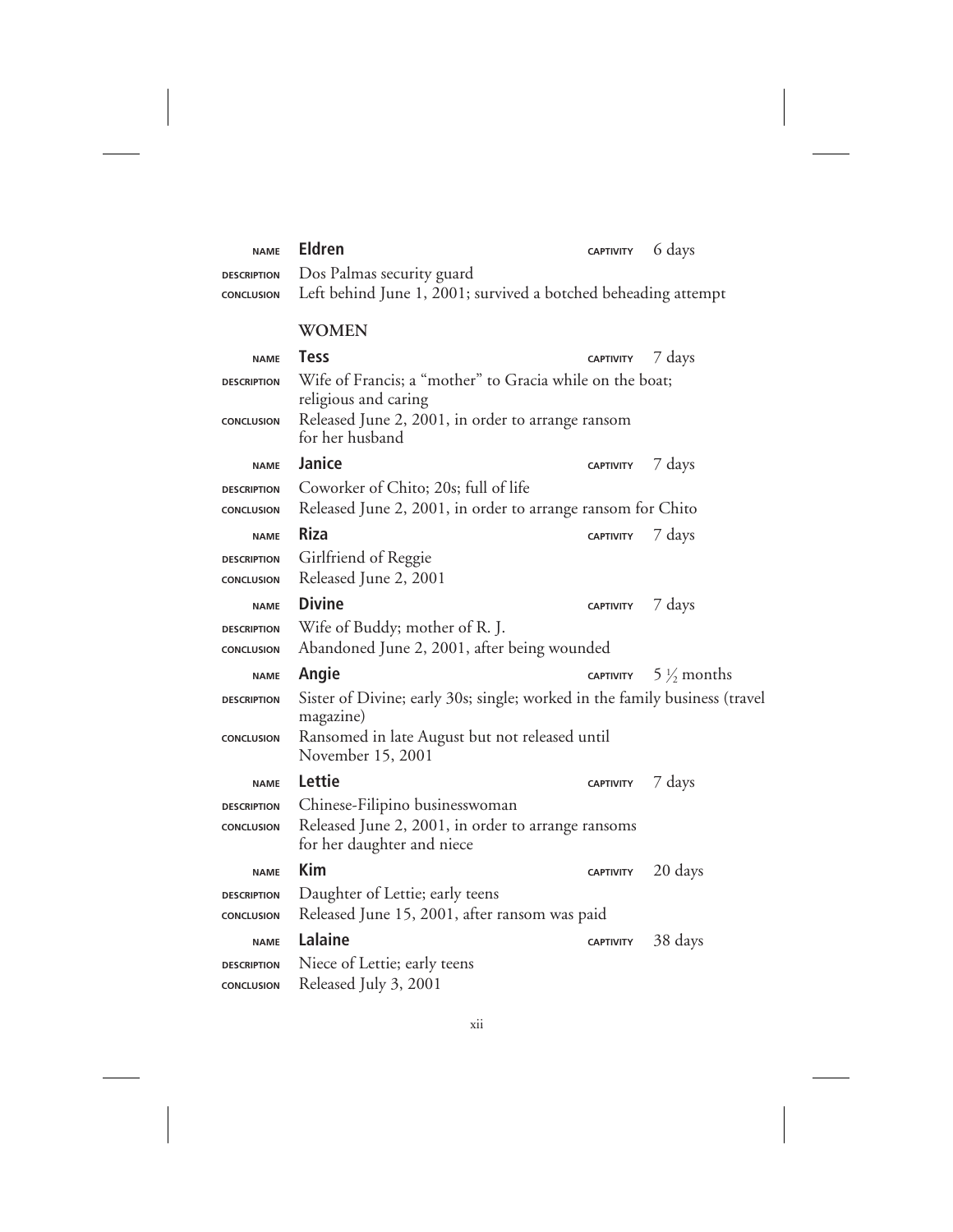| <b>NAME</b>                             | Fe                                                                               |                  | CAPTIVITY $5\frac{1}{2}$ months |  |  |
|-----------------------------------------|----------------------------------------------------------------------------------|------------------|---------------------------------|--|--|
| <b>DESCRIPTION</b>                      | Fisherman's daughter from Palawan; age 20; fiancée<br>of Guillermo               |                  |                                 |  |  |
| <b>CONCLUSION</b>                       | Ransomed in late August but not released until<br>November 15, 2001              |                  |                                 |  |  |
| <b>NAME</b>                             | Gracia Burnham                                                                   | <b>CAPTIVITY</b> | 1 year, 11 days                 |  |  |
| <b>DESCRIPTION</b>                      | American missionary from Kansas; early 40s; wife of Martin,<br>mother of three   |                  |                                 |  |  |
| <b>CONCLUSION</b>                       | Wounded by one gunshot during June 7, 2002, encounter,<br>but evacuated          |                  |                                 |  |  |
|                                         | Captured at Lamitan hospital on June 2, 2001                                     |                  |                                 |  |  |
| <b>NAME</b>                             | <b>Sheila</b>                                                                    |                  | CAPTIVITY $5\frac{1}{2}$ months |  |  |
| <b>DESCRIPTION</b>                      | Nurse; married, mother of one son                                                |                  |                                 |  |  |
| <b>CONCLUSION</b>                       | Released November 15, 2001                                                       |                  |                                 |  |  |
| <b>NAMF</b>                             | Reina                                                                            | <b>CAPTIVITY</b> | 4 months                        |  |  |
| <b>DESCRIPTION</b>                      | Nurse; early 20s; single                                                         |                  |                                 |  |  |
| <b>CONCLUSION</b>                       | Released in September due to pregnancy                                           |                  |                                 |  |  |
| <b>NAME</b>                             | Ediborah Yap                                                                     |                  | CAPTIVITY 1 year, 5 days        |  |  |
| <b>DESCRIPTION</b>                      | Head nurse; mother of four                                                       |                  |                                 |  |  |
| <b>CONCLUSION</b>                       | Killed by gunshot June 7, 2002                                                   |                  |                                 |  |  |
| <b>NAME</b>                             | Joel                                                                             |                  | CAPTIVITY $4\frac{1}{2}$ months |  |  |
| <b>DESCRIPTION</b><br><b>CONCLUSION</b> | Hospital orderly; early 20s; single<br>Escaped during firefight October 14, 2001 |                  |                                 |  |  |
|                                         |                                                                                  |                  |                                 |  |  |

Surnames of surviving Filipino hostages are withheld out of respect for their privacy.

All dates in this chart, and throughout the book, are local time. Central time zone in the United States (e.g., Kansas, Arkansas) is 13 hours behind Philippine time in the summer, 14 hours behind in the winter. (The Philippines, being close to the equator, has no need for a daylight savings time arrangement.)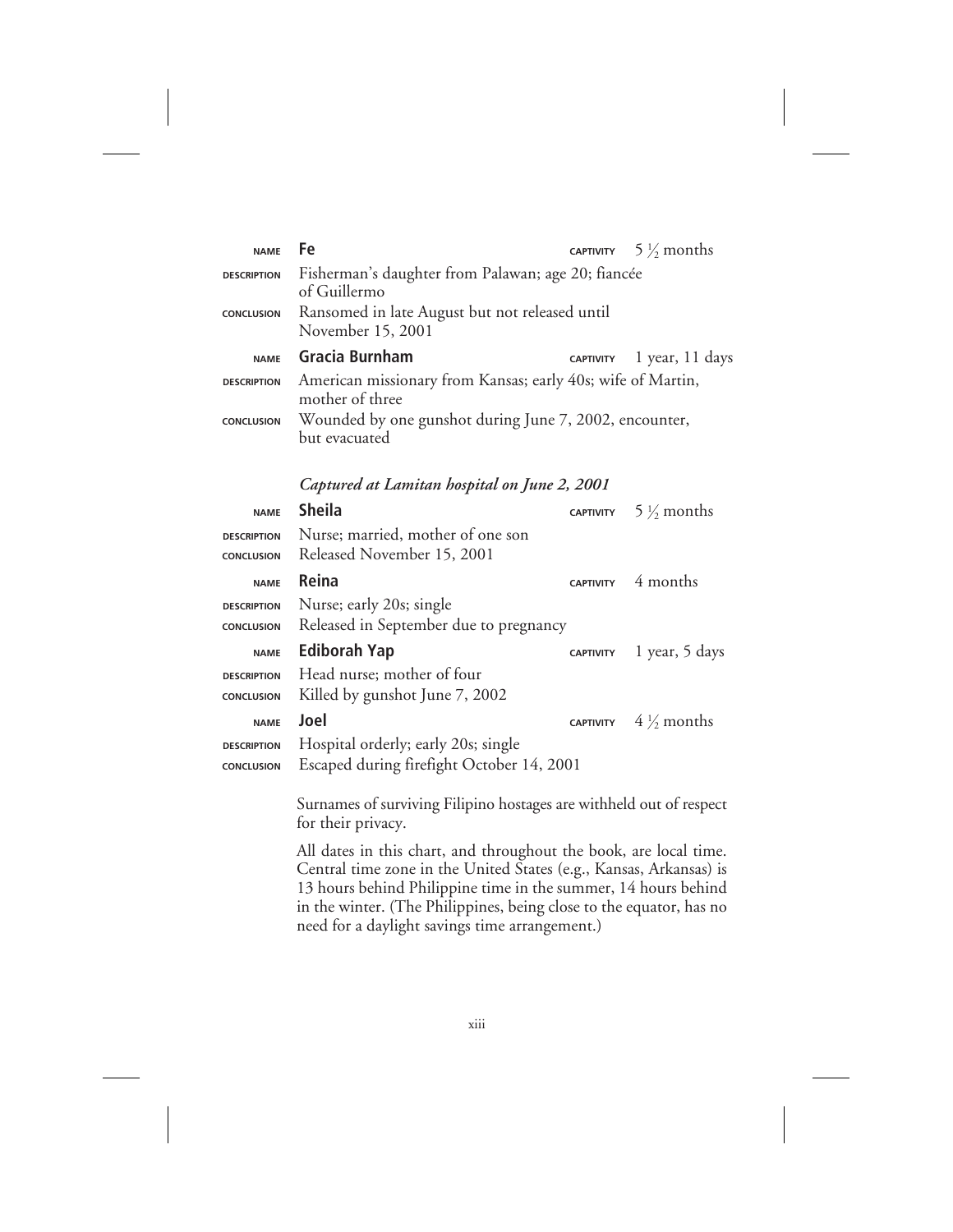# FOREIGN TERMS

*Abu Sayyaf:* "father of the swordsman"

*Al-Harakatul Islamia:* the Islamic movement

*alimatok:* leeches

*"Allah akbar!":* "Allah is the greatest!"

*apam:* Muslim version of a pancake

*banana-que:* ripe banana pieces rolled in brown sugar and toasted

*banca:* a small boat

*bianbons:* roasted banana mush

*bolo:* knife; Philippine equivalent of a machete

*cafgu:* civilian deputized to help the Philippine troops

*carabao:* water buffalo

*Cebuano:* Filipino language

*chinelas:* flip-flops

*CR:* "comfort room" (Filipino abbreviation for bathroom)

*hajj:* pilgrimage to Mecca prescribed as a religious duty to Muslims

*halo-halo:* crushed ice with sweetened condensed milk and mixed-in fruit

*Ilocano:* Filipino language

*kalaw:* duckbills—beautiful, big birds with bright red bills

*langawing:* from Tagalog for "housefly"—obligation to share something with others if they want it and ask for it

*malong:* wraparound skirt made of batik material

*mujaheed (pl., mujahideen):* fighter in Islamic holy war

*pantos:* pants (like pajama bottoms)

*Sabaya:* "booty of war"

*sabayaed:* when a captive is "wedded" to a captor

*"Salam!":* "Peace!"

*"Salam alaikom!":* "Peace to you!"; standard greeting among Abu Sayyaf

*sayyaf:* Arabic for "the swordsman"

*sindol:* hot coconut milk that can be mixed with fruit

*sundalo:* soldiers

*Tagalog:* Filipino language

*tirung:* head covering, head shawl

*tolda:* multistriped plastic awning thrown over a rope between two trees for shade

*viand:* anything that goes on top of rice, such as a sauce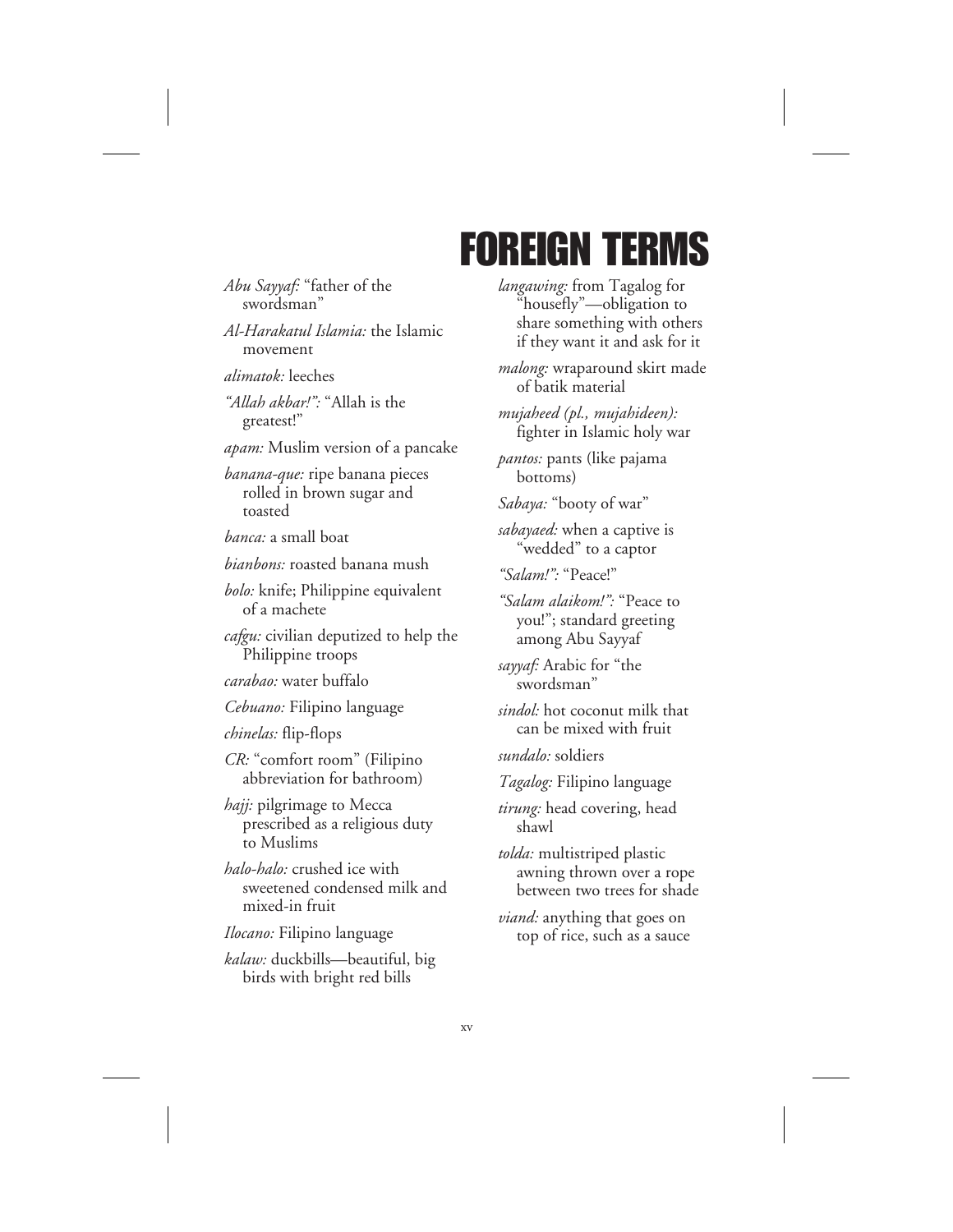# INTRODUCTION

This is my story, but it's not my whole story. The whole story would take too long to write and would be too cumbersome to read. My coauthor, Dean Merrill, and I wrote and revised the manuscript and made cuts and more cuts. Unfortunately some of those cuts involved people who are near and dear to my heart, who worked incredibly hard to support me during and after my ordeal in the jungle. To these people I say, you were not left out because you aren't important. I hope you know what a special place you hold in my heart.

My goal in writing this has been to tell Martin's story. I hope we've done it well.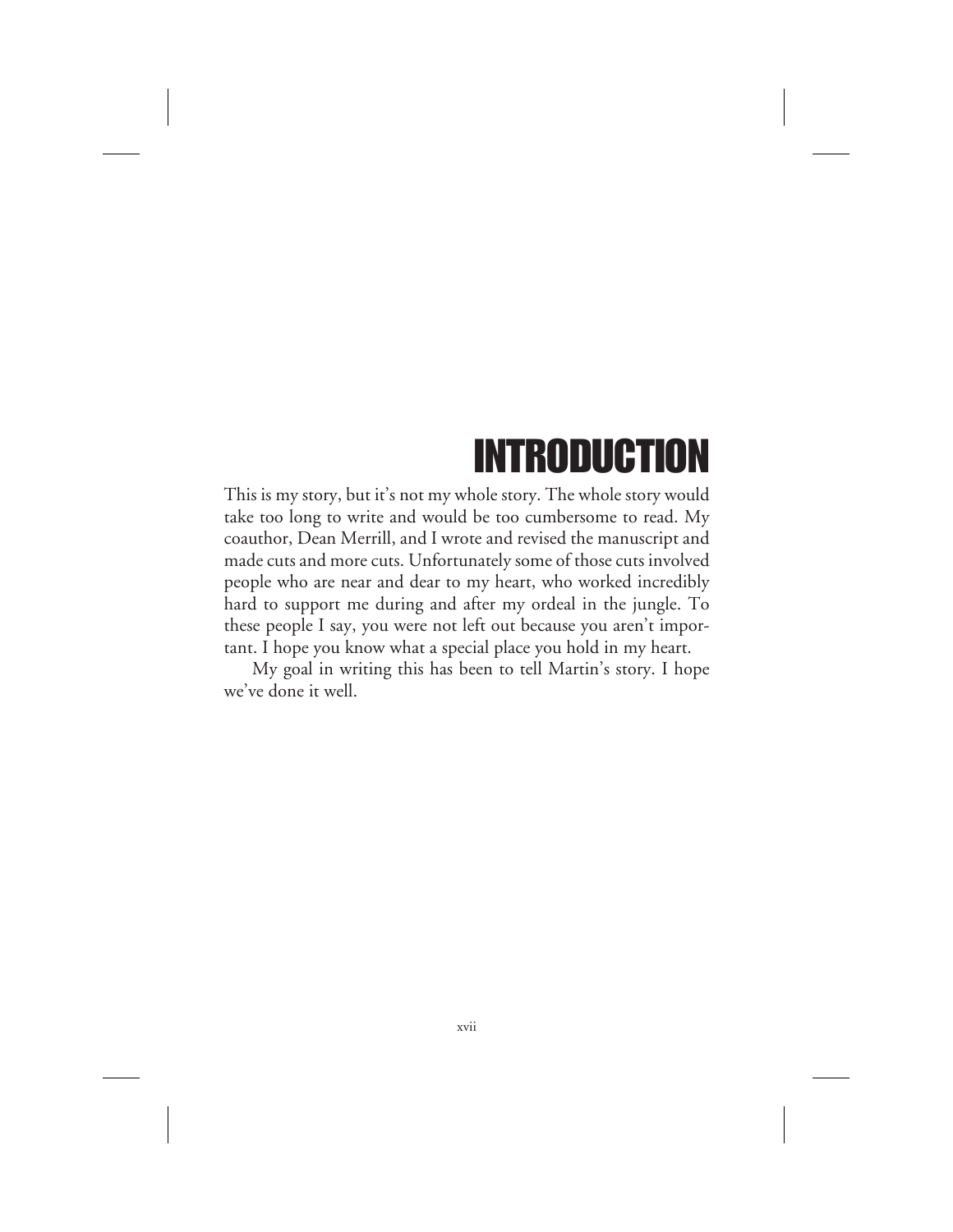## **CHAPTER 1** SEIZED AT DAWN *(May 27–28, 2001)*

*Bang, bang, bang!*

Martin and I woke with a start. It was still dark outside and we couldn't see a thing. We could only hear the pounding on the wooden door of the beach cabin where we were celebrating our eighteenth wedding anniversary.

*Bang, bang, bang, bang, bang!*

*Ugh—they want us to move to the next cabin,* I thought. During dinner the night before, a member of the resort staff had said something vague about wanting us to change rooms but then had dropped the subject. I yelled to the person pounding on the door, "It's too early to move!"

*Bang, bang, bang!*

Martin yelled this time: "What?"

"It's a guard," came the reply.

*I'll bet he's drunk,* I thought, thinking that maybe the guard had been drinking during his overnight shift and was now out raising a ruckus. Once again, the banging resumed.

"Martin, I think the guard is drunk."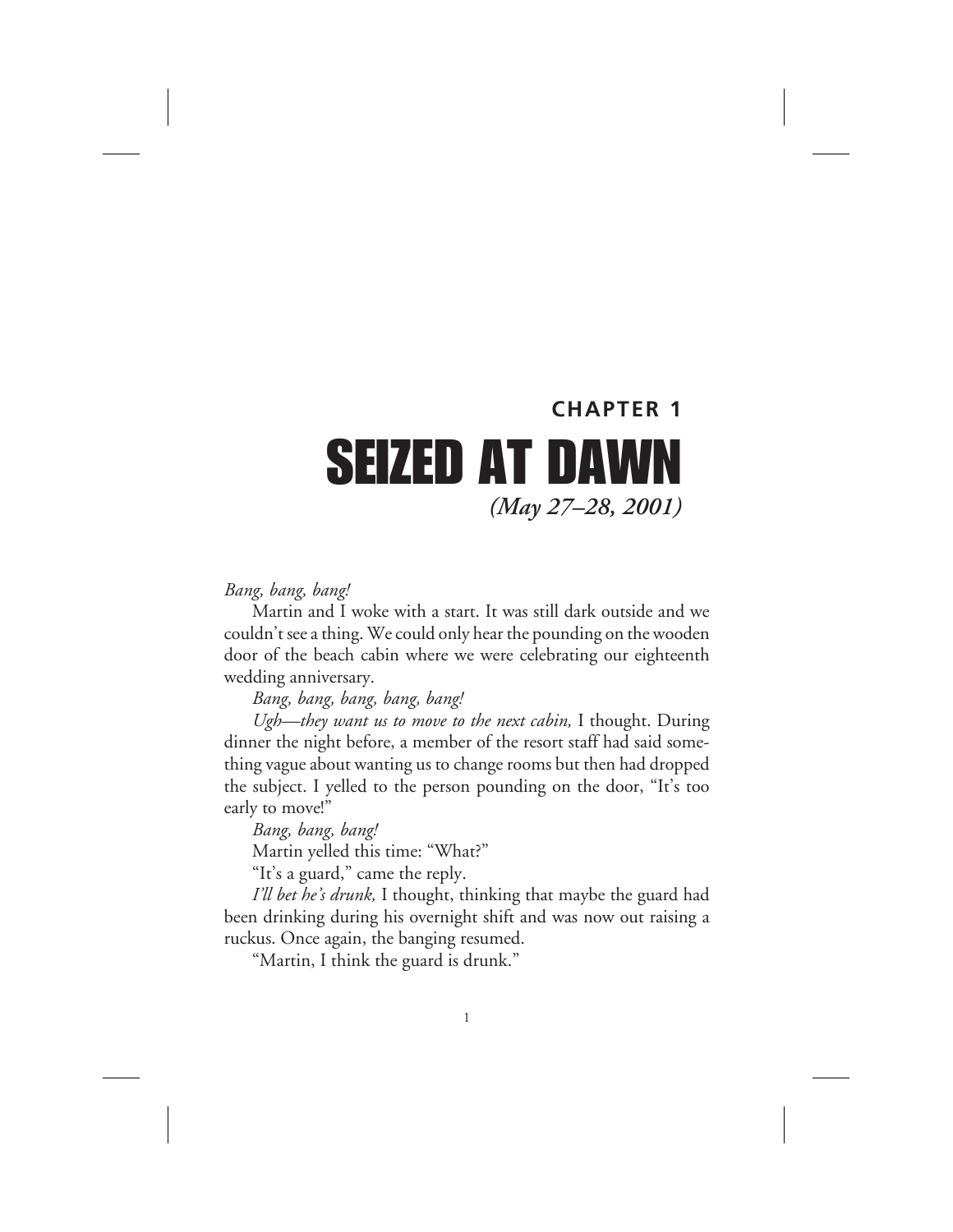"No, I think something's wrong," he replied. He got up and started to head for the door.

"Honey, wait—you need to put some pants on first!"

Martin grabbed some knee-length khaki shorts, the kind with baggy cargo pockets, from beside the bed. Meanwhile, I sat up and began to gather my clothes as well—a pair of shorts and a gray T-shirt I had worn the night before.

Just as Martin reached the door, it burst open. Three guys holding M16s charged into the room. All were short, and one was very young—probably in his teens. Another was perhaps twenty-three or twenty-four, with long black hair. I could tell the third man was somewhat older. All wore long-sleeved black shirts; two had camouflage pants. But there were no uniforms, no masks or sunglasses; we could see their faces.

Immediately, they swept Martin out the door, while the older man began yelling at me, "Go, go, go!"

"No, no, no!" I replied, clutching the sheet up around me. "I'm not dressed." I didn't know how much English he knew, but I was not about to obey him in my present state regardless. Shaking, I began pulling on my shorts.

"Okay, okay," he answered. I continued dressing.

One man had taken Martin outside, while the third one began to rifle through our belongings. He found our camera and our cell phone.

"Move, move, move!" came the order again. As I was hurried out the door, I grabbed our thong *chinelas,* the common flip-flops that everyone wears in the Philippines. There wasn't time for me to grab my purse or anything else.

The young guy who followed me out wanted me to walk faster, even run. I knew from previous training that in the first few moments of a kidnapping, you're supposed to comply with orders in every way you can, until everybody's adrenaline calms down. But I was just so mad at this kid—I was *not* going to run!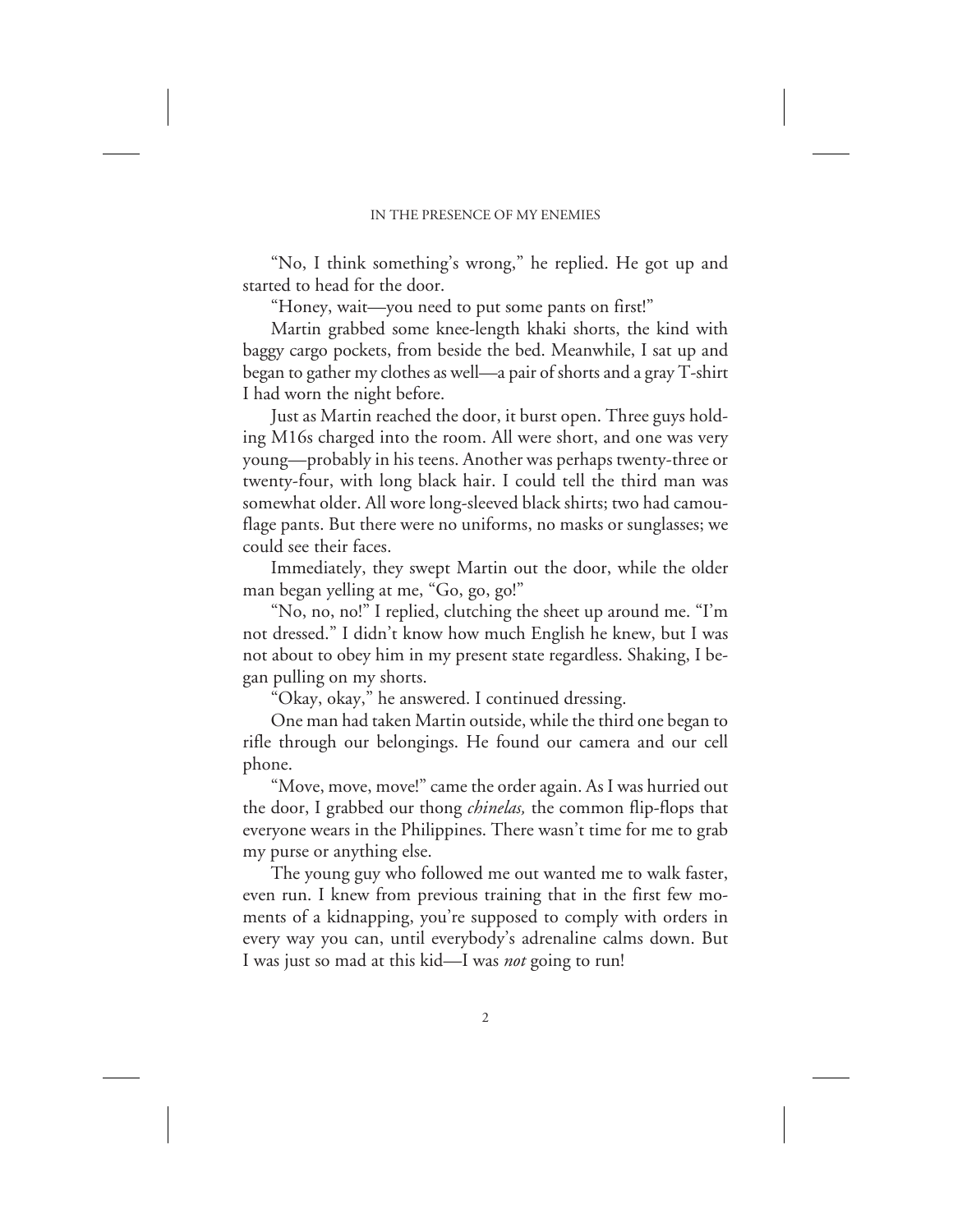"Faster, faster!" he said, jabbing me in the back with the barrel of his weapon.

With a calm voice I replied through clenched teeth, "I'm walking fast enough." I kept my pace. He jabbed me again, and it did hurt, but I was determined to exercise my will.

Once I got to the dock, a speedboat maybe thirty-five feet long with three massive outboard engines—the kind of boat used for drug running—was waiting. Four or five frightened hostages were already sitting on the floor of the boat. Martin, still shirtless, let out a sigh of relief to see me, having been forced to leave me in the room not fully clothed. "Oh, I'm so glad to see you," he said. "Did anybody hurt you?"

"No, no—I just had to get dressed."

Naturally, he was without his contact lenses, which made his vision a blur. Fortunately for me, a couple of years before he had encouraged me to have laser surgery on my eyes in Manila. So I was in good shape to see distances, even if he was not.

As I sat next to Martin in the boat, we watched as others began to arrive from the various cabins. Dawn was just starting to paint the eastern sky.

Some of the people started showing up with suitcases! One rather chic-looking couple came not only with suitcases but a big cooler of water. *My goodness,* I thought to myself, *I really didn't have to run out of the room so fast. I could have dragged my feet a little more and gotten some stuff together.*

I stood up and announced, "I'm going to go get Martin a shirt!"

"Sit down," barked one of the captors. "We'll get him a shirt."

I promptly obeyed. But I took notice of the fact that his English was quite good. *At least we can communicate with this one,* I thought. We later learned his name was Solaiman.

"I have our *chinelas* here," I said to Martin, holding them up. I was really proud of myself.

"Yeah," he said. We didn't put them on our feet, however; we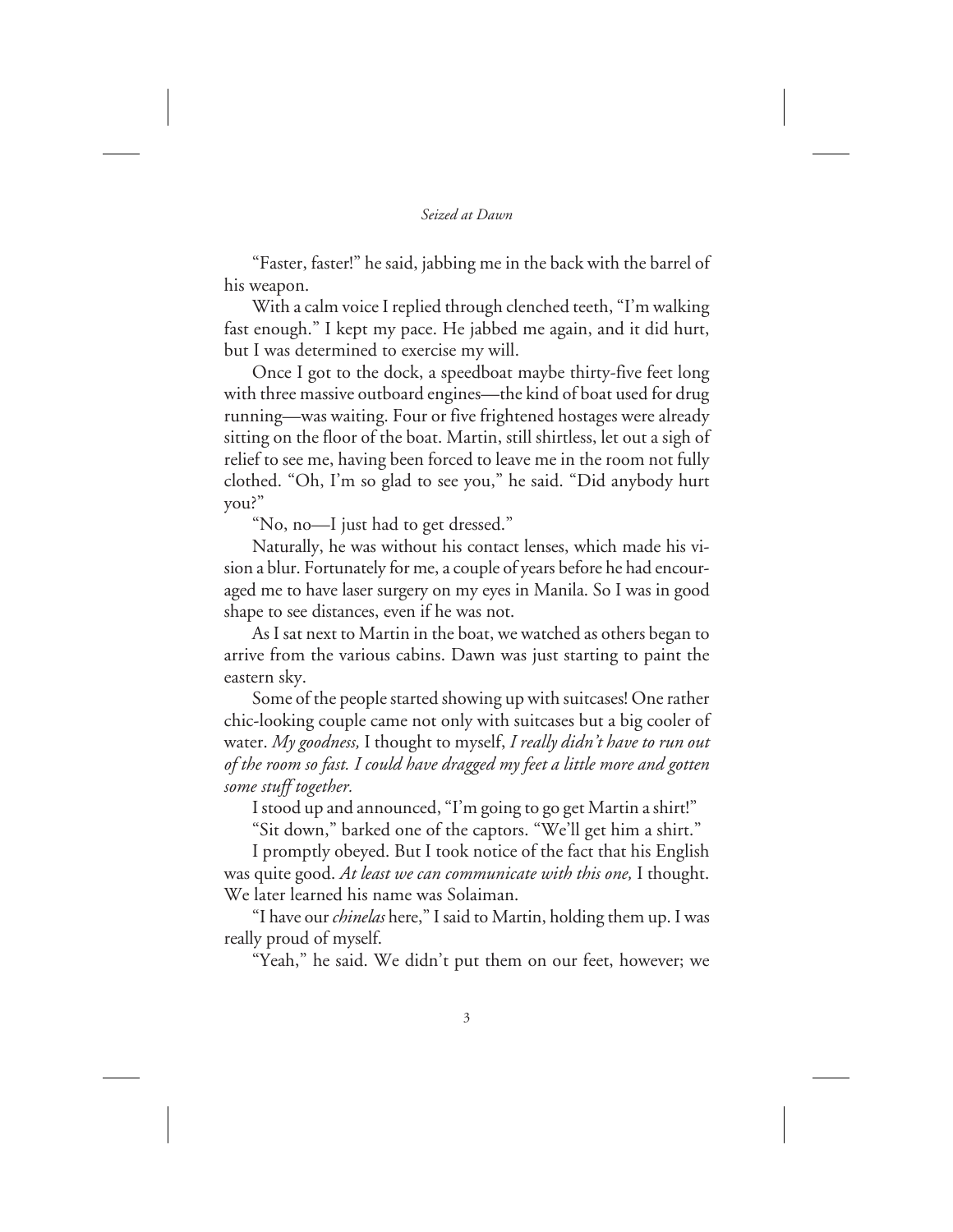just held them. Martin was quiet as he looked around the boat, first at the men with guns and then at the other hostages. I could tell that he was trying to size up the situation, trying to figure it all out. This wasn't easy, however, since nearly everyone else on the boat was speaking languages we didn't understand. Occasionally, someone would throw an English word into the conversation and we'd be able to piece together some meaning. For the most part, however, we simply had to watch faces and listen to a person's tone of voice to figure out what he was saying.

I glanced down and the shine of my wedding ring caught my eye. *These guys are* not *going to get my ring!* I vowed. I pulled it off, along with a turquoise ring I was wearing on the other hand, and slipped them into my shorts pocket when no one was looking.

"Don't you think you should give me your wedding ring?" I asked Martin.

"Oh, no, we'll be fine," he answered, ever the optimist.

"Are you sure?"

"Yeah, it'll be okay."

#### ::::

This whole romantic getaway at Dos Palmas Resort had been my idea, a fact that weighed heavily on my mind as I sat there shivering in the boat. It came about after Martin was offered a promotion with New Tribes Mission, the group with whom we had served in mission aviation for fifteen years. The agency wanted him to become chief pilot for the entire organization, which would mean moving back to Arizona and overseeing all flight programs worldwide.

Although he was flattered by the offer, Martin really didn't want the position. "I just want to be what I've always been: a line pilot," he told me. Martin was never happier than when he was flying the mission's little red-and-white Cessna into jungle airstrips, bringing groceries and medicine to our missionary colleagues, or helping ferry tribal people out to medical appointments.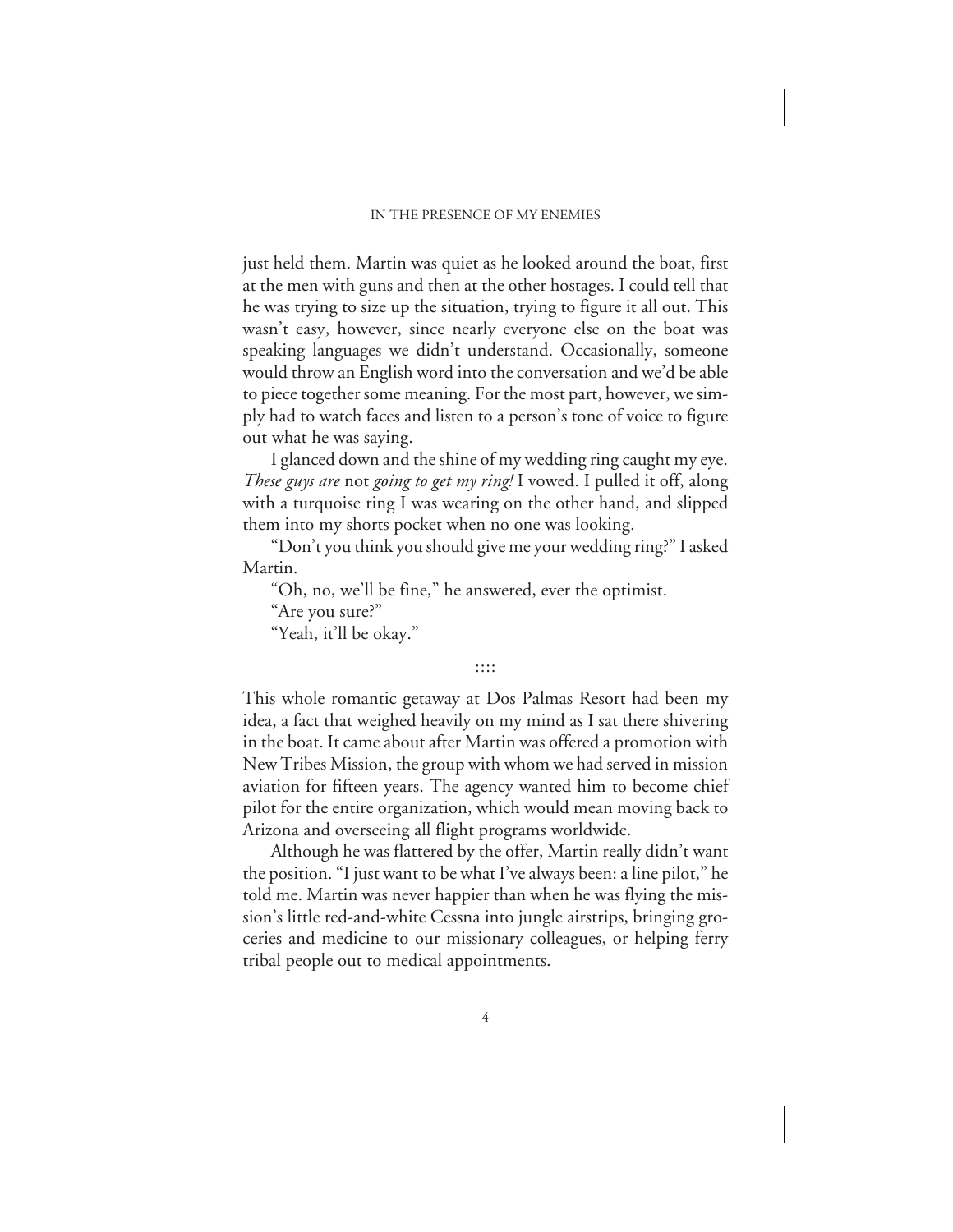Nevertheless, Martin's extraordinary piloting and ability to work with people kept moving him higher and higher up the organization's chain of management. In fact, he had turned down this promotion several times because our three kids were still young and he didn't want to do all the required traveling.

I kept telling him, "You know, I don't want to move back to the States any more than you do. But the truth is, you're the right man for this position. You really are!" I loved the Philippines, but to be honest, I didn't care where we were or what we were doing, as long as we were together. Martin would just smile and shake his head at me.

About May 10, Martin left for a two-week trip to the United States so he could meet with the senior New Tribes leadership team. While he was away, the mission pilot on the western island of Palawan was called home due to a death in the family, leaving the island unmanned. Through e-mail, Martin and I concluded that as soon as he returned, Martin should go to Palawan to fill in; after all, the missionaries in the tribes needed flight service. Plus, a translator was already scheduled to come and do some tribal work on those particular days. He'd need a pilot.

As I went over Martin's schedule in my mind, I knew he would be returning to the Philippines tired and jet-lagged—and would immediately take off for a week's duty on Palawan. I also knew that he would put in long days on the island and that he'd have to cook for himself. It didn't seem right. I knew he needed help.

My schedule was packed as well, with visitors coming through but then, oddly enough, a couple of things canceled. *I can go along with him and help him out,* I thought. Plus, with our wedding anniversary coming up on the twenty-eighth, if I went along I could at least be with him on that day. *Maybe we can even do something special while we're there. We've never had time to really enjoy the sights of Palawan.*

I called one of our coworkers on the island and asked her, "Where's a good place for Martin and me to celebrate our anniversary? He'll just be back from the States."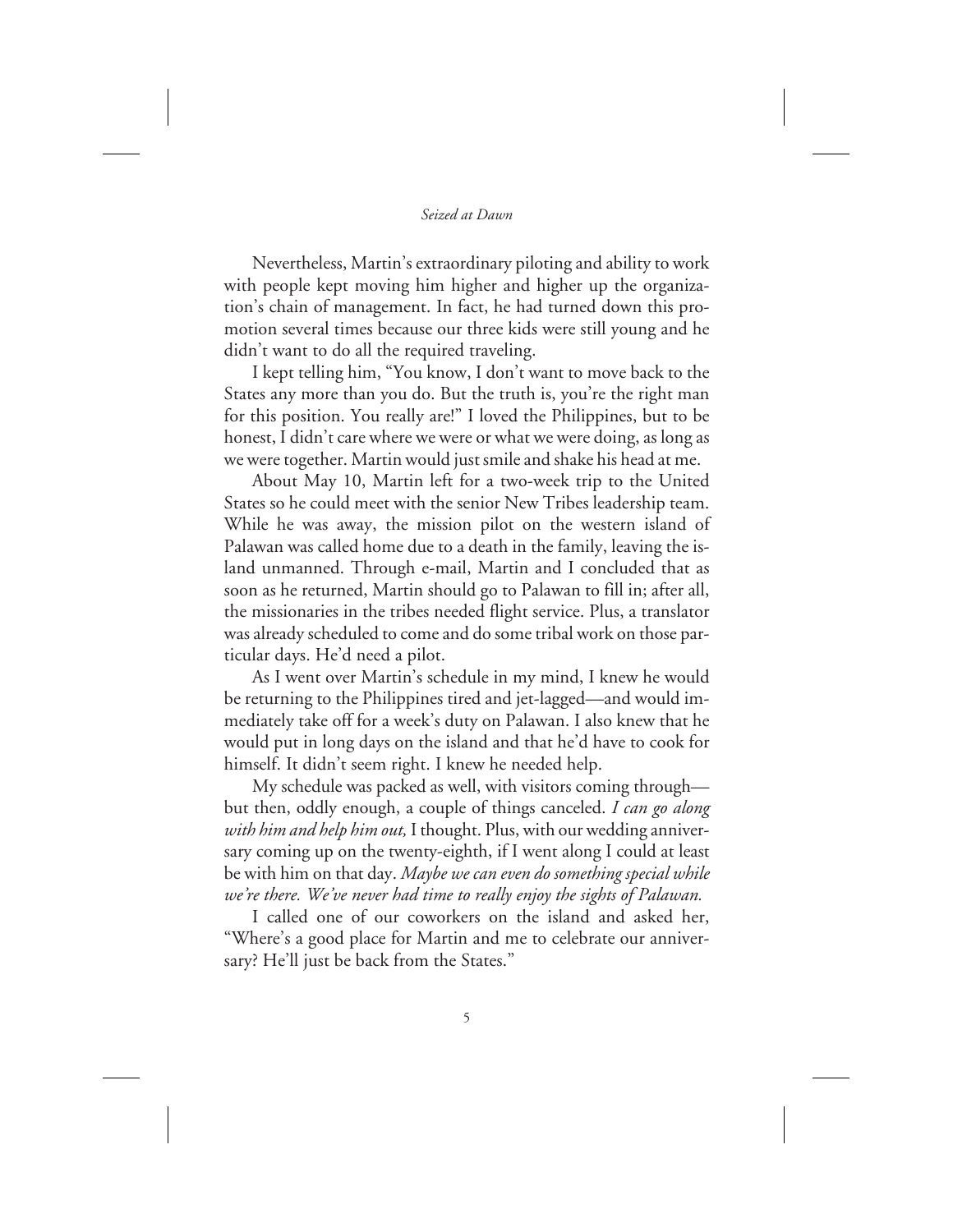"Oooh, you should go to Dos Palmas," my friend said. "It's a wonderful resort on an island all its own; you can only get there by boat. The food is terrific, and they have two kinds of rooms—garden cottages on land and cottages on stilts over the water."

"What would you recommend?"

In the background I heard her husband call out, "Over the water! Those are the nice ones."

"Okay, why don't you go ahead and book one for us for Saturday night the twenty-sixth?" I said. After that, I arranged for our neighbors, Bob and Val Petro, to take care of the kids. I began cooking ahead and freezing some meals for them to eat while we were away.

When the Dos Palmas reservation came through, I looked at the price—10,000 pesos for the two of us (\$200)—and got cold feet. Yes, it covered lodging, activities, and all meals, but still... that was an awful lot of money for our budget. Would Martin be upset with this extravagance? What would our donors think if they knew? *Maybe I should just call my friend back and ask if there's a nice place in town instead,* I thought.

If only I had. . . .

::::

I looked around and counted: there were seventeen hostages in all packed onto the floor of the speedboat. Up on the deck, ahead of the pilot wheel, a group of our captors stood, while a few others stood back by the motors. Conversation flowed, in both English and one or more other languages I didn't recognize.

The whole loading process had taken maybe twenty-five minutes—all the hostages had been taken from the cabins over the water,

 $\oplus$ 

#### May 27

2:00 A.M., Rose Hill, Kansas: The phone rings in Martin's parents' bedroom with news that their son and daughter-in-law have been kidnapped.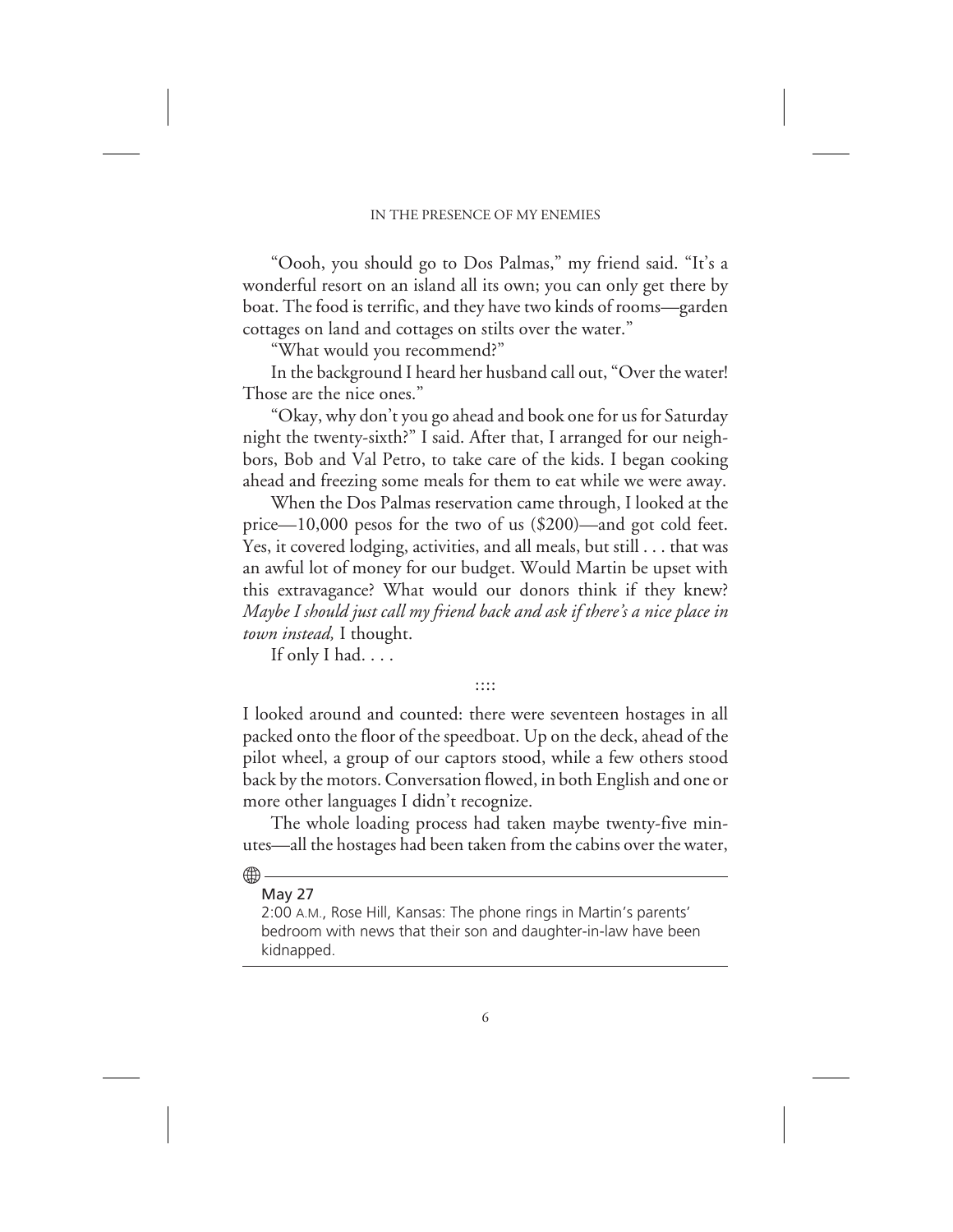none from the garden cabins. At the last minute, somebody said, "Wait! We need a cook." Quickly, one of the kidnappers jumped out of the boat and ran up to the top of the hill to abduct the resort's cook; his name was Sonny. Two security guards were nabbed as well. Obviously, they were no match for the raiders.

With Sonny and the guards, our hostage count rose to twenty.

The engines powered up, we pulled away from the pier—and suddenly one mystery was solved. The entire group of fifteen or so captors began to pump their fists in the air as they chorused in unison, *"Allah akbar! Allah akbar!"* ("Allah is the greatest! Allah is the greatest!") Instantly, we knew who we were dealing with: the dreaded Abu Sayyaf. They were the only ones with the audacity to do something like this.

I didn't know a lot about the Abu Sayyaf, other than that they were terrorists. Throughout the southern Philippines, people were afraid of them. We learned later the meaning of their name, which set the tone accurately: *Abu* ("father of") *Sayyaf* ("the swordsman").

This was the same group that had taken Jeffrey Schilling, an African-American Muslim who had come to the Philippines to marry a Muslim girl the year before. Upon hearing about the Abu Sayyaf, he thought he could go to them, as a fellow Muslim, and explain that their tactics violated the Koran. His attempts at reeducation backfired immediately; they said he was a CIA agent, turned him into a hostage, and demanded one million dollars in ransom. Jeffrey was held for seven and a half months. We had heard he finally escaped by slipping out of his handcuffs, made possible by his weight loss.

I turned to Martin with a heaviness starting to press down upon my shoulders. "We are in big trouble," I said.

"Yeah, we are," he quietly agreed.

I watched as the white cabins of Dos Palmas grew tiny on the receding horizon, and soon I couldn't see any land at all. We roared out into the Sulu Sea, heading who knew where? The ride across the open water grew rough, and we found ourselves bouncing into the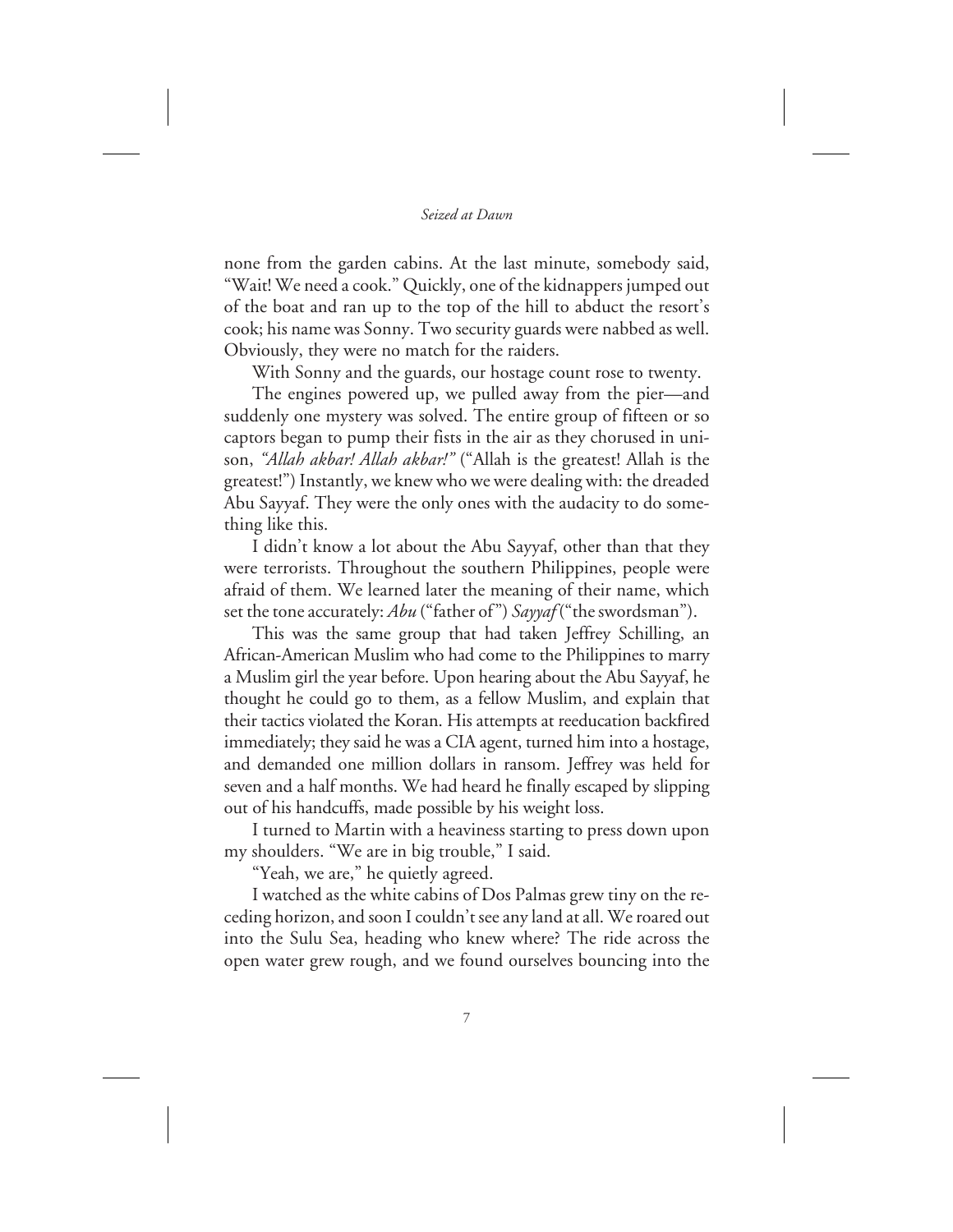air and slamming down onto the floor again and again. The boat was seriously overloaded with thirty-five bodies aboard. We bumped ahead regardless.

I wasn't crying or shaky yet; all that would come later. I was steeling myself to stay calm, trying to stay focused as each event unfolded. I was also working to recall a class I had taken back in the late 1980s, when New Tribes Mission had sent their contingency planner, Guy Sier, to prepare the missionary team for hostage situations.

"The first few moments, when everyone is being rounded up," he had said, "is when the captors are the most trigger-happy. So do what you're told. But soon after that, begin to make eye contact with your kidnappers. Start to become a real person to them, not just an item. Go ahead and let them know what your needs are. That helps establish your individuality in their minds."

What else had he said? I hadn't really been paying full attention that day, and neither had Martin. Kidnapping was something that happened to other people, not to us.

I decided to put into practice the part I remembered. When the driver throttled back just a bit, I caught Solaiman's eye and announced with a firm voice, "We need a CR" (the Philippine abbreviation for "comfort room," or bathroom). After all, we'd all been pulled out of our beds and hustled straight onto the boat. "Where can we go?"

"Yeah, yeah," the other hostages agreed, nodding.

"There's no CR here," Solaiman declared.

That wasn't good enough for me. "Well, we need to go to the bathroom, so we're gonna go," I retorted. I got up and headed for the stern of the boat.

One of the other hostages volunteered to hold up a *malong* (the big Philippine wraparound skirt made of batik material) to give us women a bit of privacy as we squatted, one after another, right on the floor. When this process was complete, the engines powered up again, and we were off.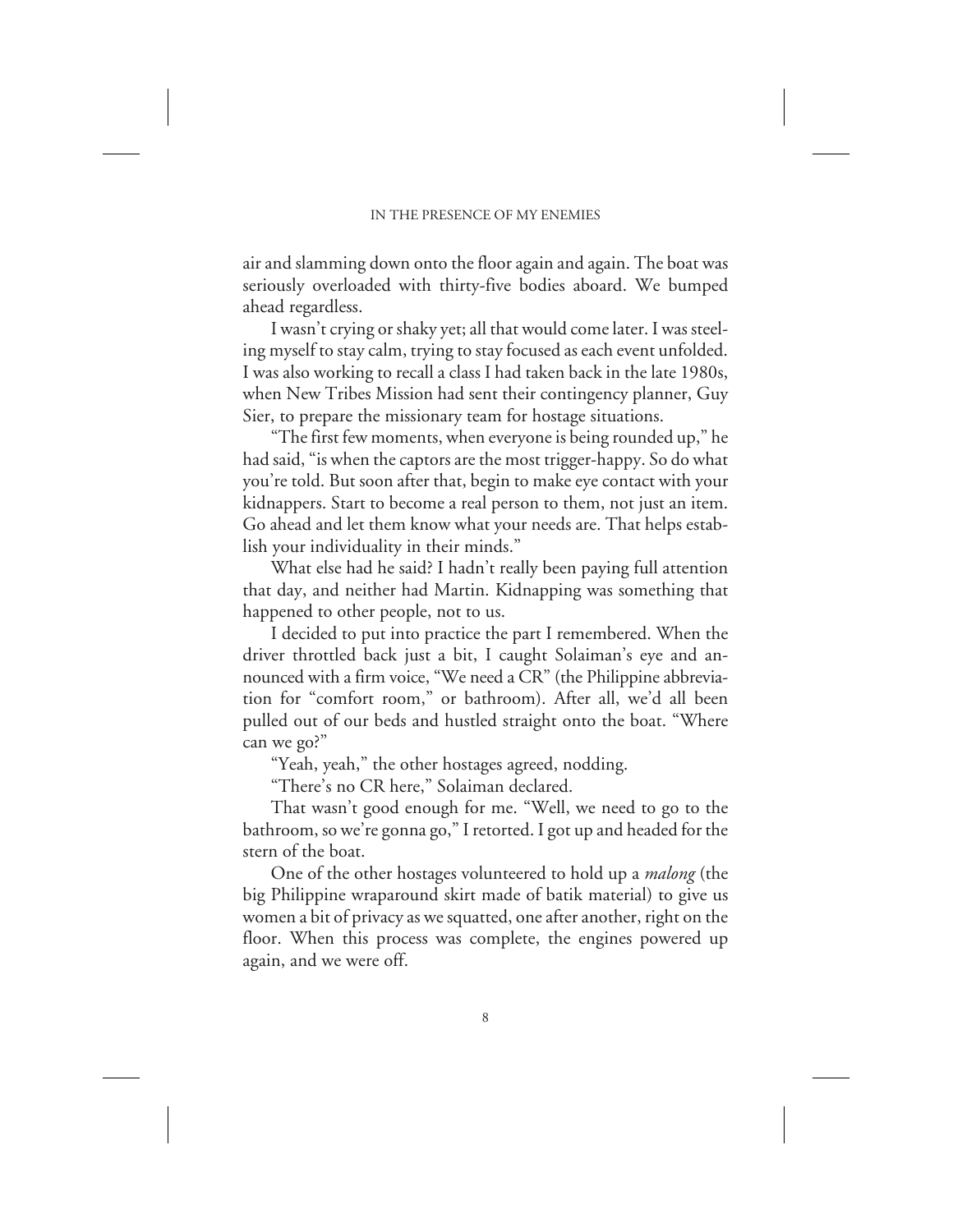As we sped through the sea, the spray of salt water came flying over us from time to time, leaving us drenched and chilled. An older man began to visibly shake with cold, and someone passed him a shirt to wear.

A young woman sitting near me was almost hysterical. I began talking with her and learned that her name was Divine. She looked at me with terror in her eyes and said, "Our family has no money for ransom! We don't have anything!"

I put my hand on her shoulder and said, "You know, it doesn't matter if you have money or not. Money won't do any good right now anyway. The Lord's the only one we can trust. Try to calm down, and let's just think about getting through today."

She clung to my hand and seemed to settle down a little.

About an hour into the trip, one of older Abu Sayyaf leaders, Mang Ben, a bearded man in his thirties, leaned over toward Martin. Looking down at Martin's hand, he announced with a stately air, "I want that ring!"

Martin could do nothing but hand it over.

I looked at my husband and whispered, "What did I tell you?" I couldn't help remembering the day back in 1985 when I had bought that simple gold band. I'd paid fifty dollars for it at Service Merchandise in Raytown, Missouri, outside Kansas City. Now it had been stolen in broad daylight. I tried to remind myself that we could get another ring. *It's just a gold ring,* I told myself. *A ring can be replaced.* I gripped Martin's hand even more tightly.

Occasionally, another boat would come into view on the horizon. Whenever this happened, the captors herded us together so they could cover us with a tarpaulin in order not to be noticed. During one of these times, we heard the engines throttle back, and another boat come alongside. A conversation ensued in a language I couldn't understand. Apparently it had to do with getting food, because the other crew tossed the Abu Sayyaf some kind of packet.

Once the boat left, the food was passed under the tarp to us. It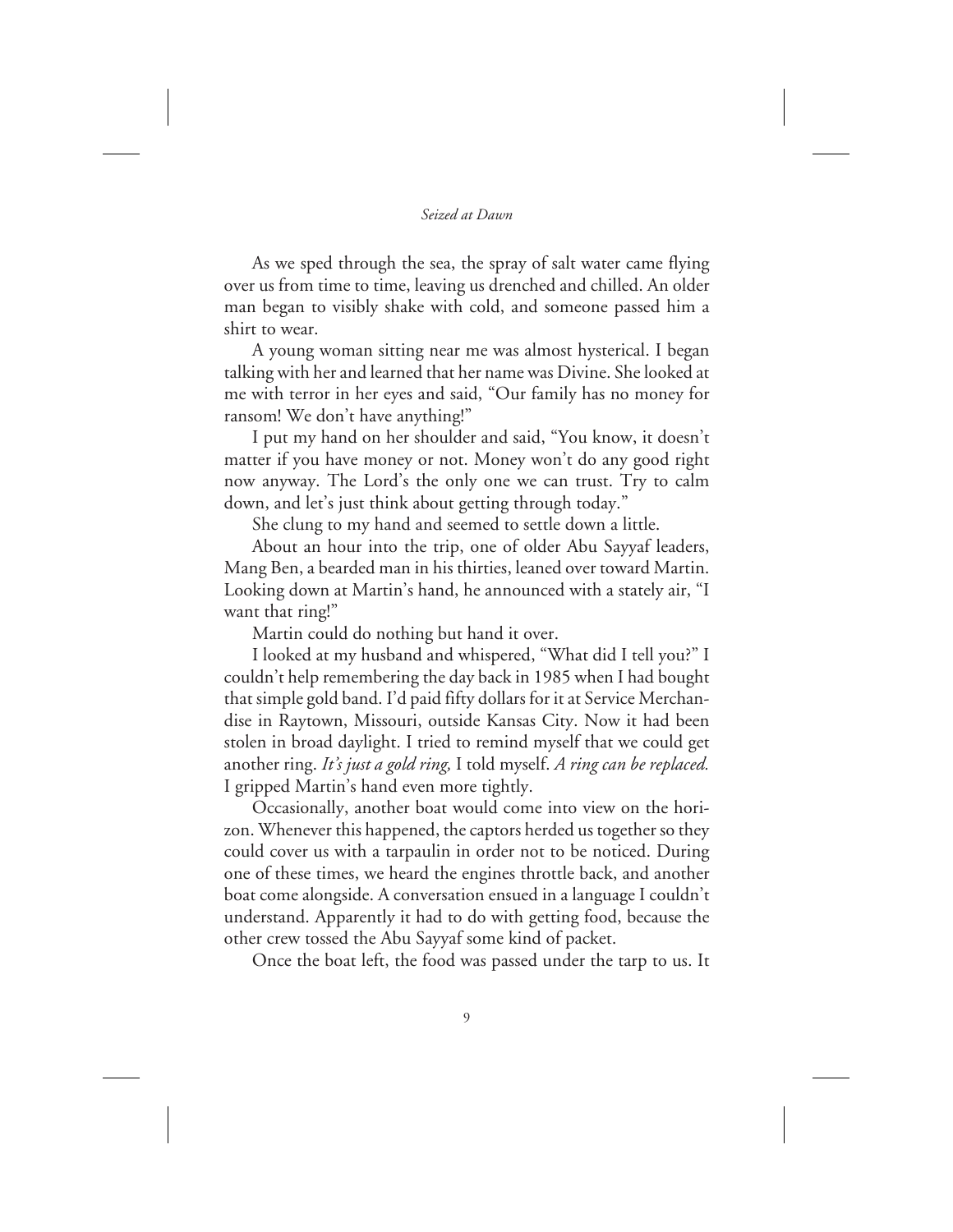was cassava, something I'd never eaten before, although I knew it was grown by some Philippine farmers. I later learned that cassava is poisonous if eaten raw, but it can be peeled, boiled, and then drained for eating. Or it can be pounded up, mixed with water, and put into banana leaves for steaming. It comes out like a hard paste.

My first bite was very vinegary. "Is this okay to eat?" I asked.

"Oh, yes," one of the other hostages replied. "In fact, once it's fixed like this, it can last for days and days."

I hadn't realized how hungry and thirsty I was until we began to share the cassava. The couple who had brought the big water jug passed it around so the rest of us could have a drink. That helped a little—but I couldn't help but think about the delicious peanut M&M's I'd left in the room, and I mourned the loss.

As the day progressed, the sun grew hot and the tarp was rigged up to provide some shade. The captors said nothing about where we were headed. We studied them, trying to figure out their names and who were the bosses. One of the men quickly stood out for his colorful personality and ability to turn a phrase. Sabaya was short and stocky. While everyone else wore army fatigues or baggy pants, Sabaya wore tight red stretch pants, looking oddly out of place.

We found out later that his name, and most of the others', were not their given ones but rather their "jihad names," chosen to evoke their new personas for battle. Sabaya, for example, meant "booty of war." Others' names had equally vivid meanings, of which they were very proud.

Around two or three in the afternoon, Solaiman came to the group of hostages with a Big Chief pad of yellow paper to start interviewing us. He began by saying, "We're the Abu Sayyaf. Some peo-∰

May 27

Paul and Oreta Burnham ask New Tribes Mission personnel in Manila to evacuate the children to their home in Rose Hill, per Martin and Gracia's standing instruction.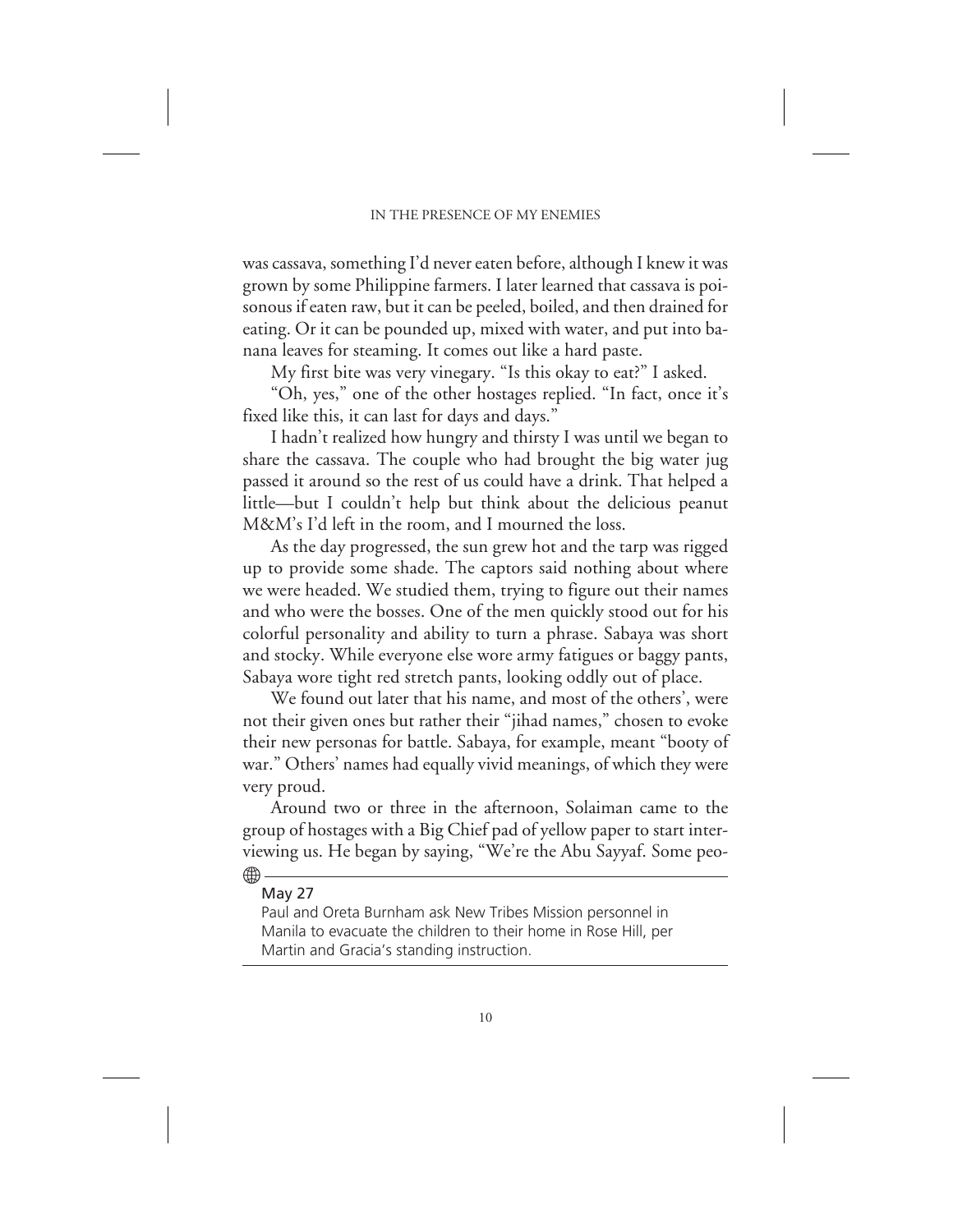ple call us terrorists. We want you to know, we're not terrorists. We are simply people whom the Philippine government has robbed of our homeland, and we just want it back. No one in the government will listen to us, and so we have to do things like this to gain notice."

He asked us our names and what our jobs were. One by one, he wrote down the information:

- .Francis, an older gentleman and banker, and his wife, Tess
- .Chito, a sales representative with a cell-phone company, and his coworker Janice
- Reggie, who was well connected to the power circles of Manila, and his girlfriend, Riza. This was the couple who had brought the suitcases and the water jug.
- .Buddy, a publisher of a travel-guide magazine (for which he had been scouting an article on Dos Palmas), his wife, Divine, and their eight-year-old son, R. J.
- .Angie, Divine's sister, a young woman who appeared to be in her early thirties
- .Guillermo Sobero, an American contractor, and Fe, his young fiancée
- .Lettie, a Chinese businesswoman, and her daughter, Kim, who was perhaps thirteen or fourteen, plus Lettie's niece, Lalaine, also a young teenager. Lalaine had been staying in the garden cottages with her own family but had gone down to the water to spend Saturday night with her aunt and cousin.
- . Sonny, the Dos Palmas cook
- .Eldren and Armando, the two Dos Palmas guards
- Eldren and Arn<br>• Martin and me

All but Guillermo, Martin, and I were Philippine citizens, and welloff enough to afford a place like Dos Palmas.

When Solaiman got to us, Martin replied, "We're American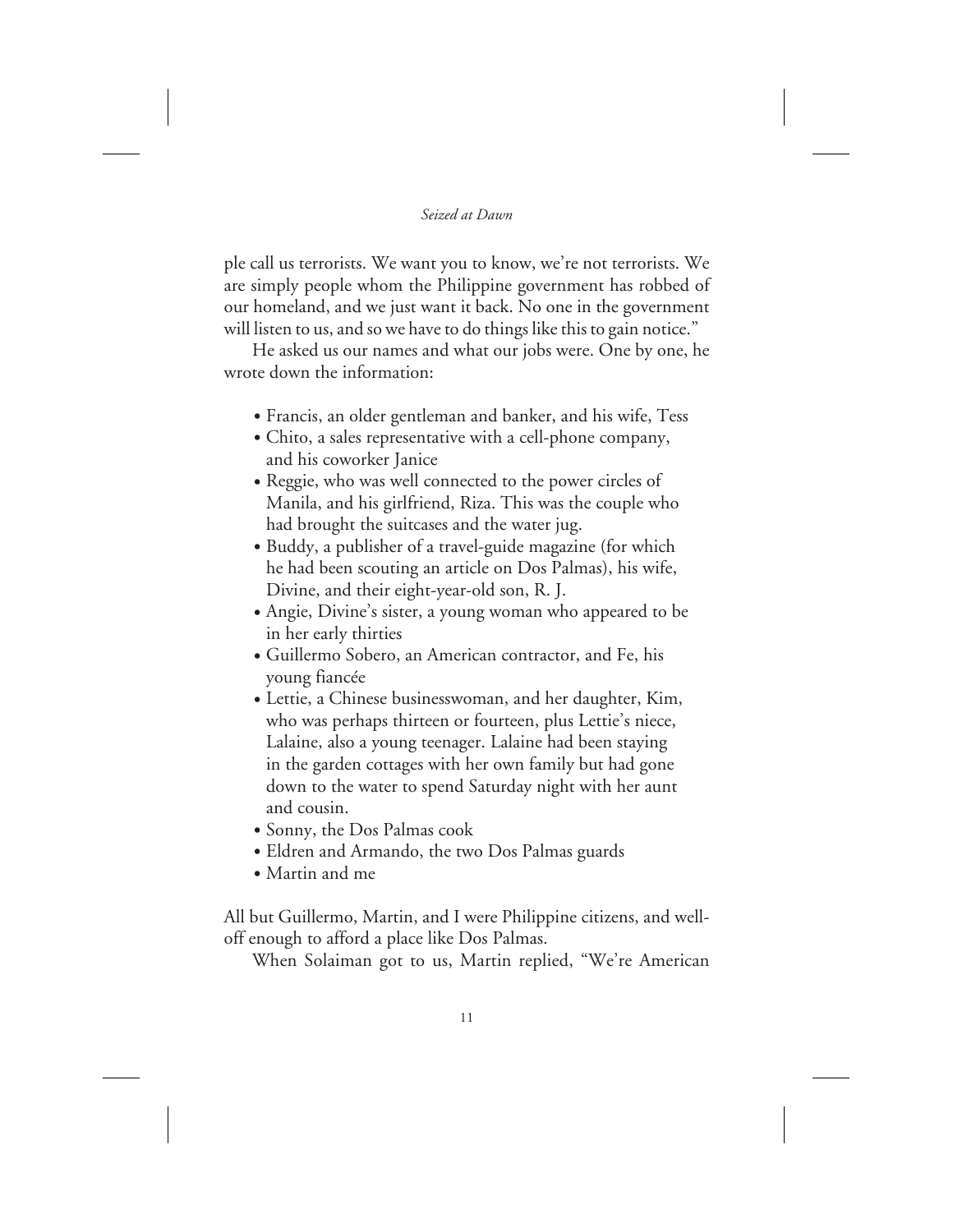missionaries with a group called New Tribes Mission. We try to help the tribal people. We live up on Luzon."

A cloud of disappointment came across Solaiman's face. He had hoped that we would be European—or at least American—business types, whose company would readily pay to get us back. Mission groups, on the other hand, were *(a)* poor and *(b)* on record with standing policies against ever paying ransom.

"Missionaries? Did you know Charles Walton?" he asked. We did. Charles was an SIL (Wycliffe Bible) translator who had been taken hostage on the island of Mindanao some ten years earlier. He eventually got out alive, but not before spending weeks in a cramped cage up off the ground.

"Yes, we know him," Martin replied. "He's a friend; he works for an organization much like ours."

"Well, some of us were there," Solaiman answered, with a touch of mystery.

Then he returned to our case with this ominous announcement: "Yours will be a political ransom. We will make demands, and we will deal with you last."

*Uh-oh,* I thought to myself. *We're going to be in this a long time.* I immediately thought of the promise I had made to the kids: "Dad and I will be on Palawan for just a week, and then we'll be back home again." I felt sick at heart, trying to imagine how they would feel when they learned what had happened to us. I leaned toward Martin and murmured, "How long did they hold those Sipadan people?" referring to a group of twenty-one tourists captured the year before from a resort in Malaysia.

"I can't remember. Three, four months?"

 $\oplus$ 

#### May 27

Lynn Burggraff, New Tribes missionary and close family friend, is assigned to break the bad news to the Burnham children, Jeff, Mindy, and Zach.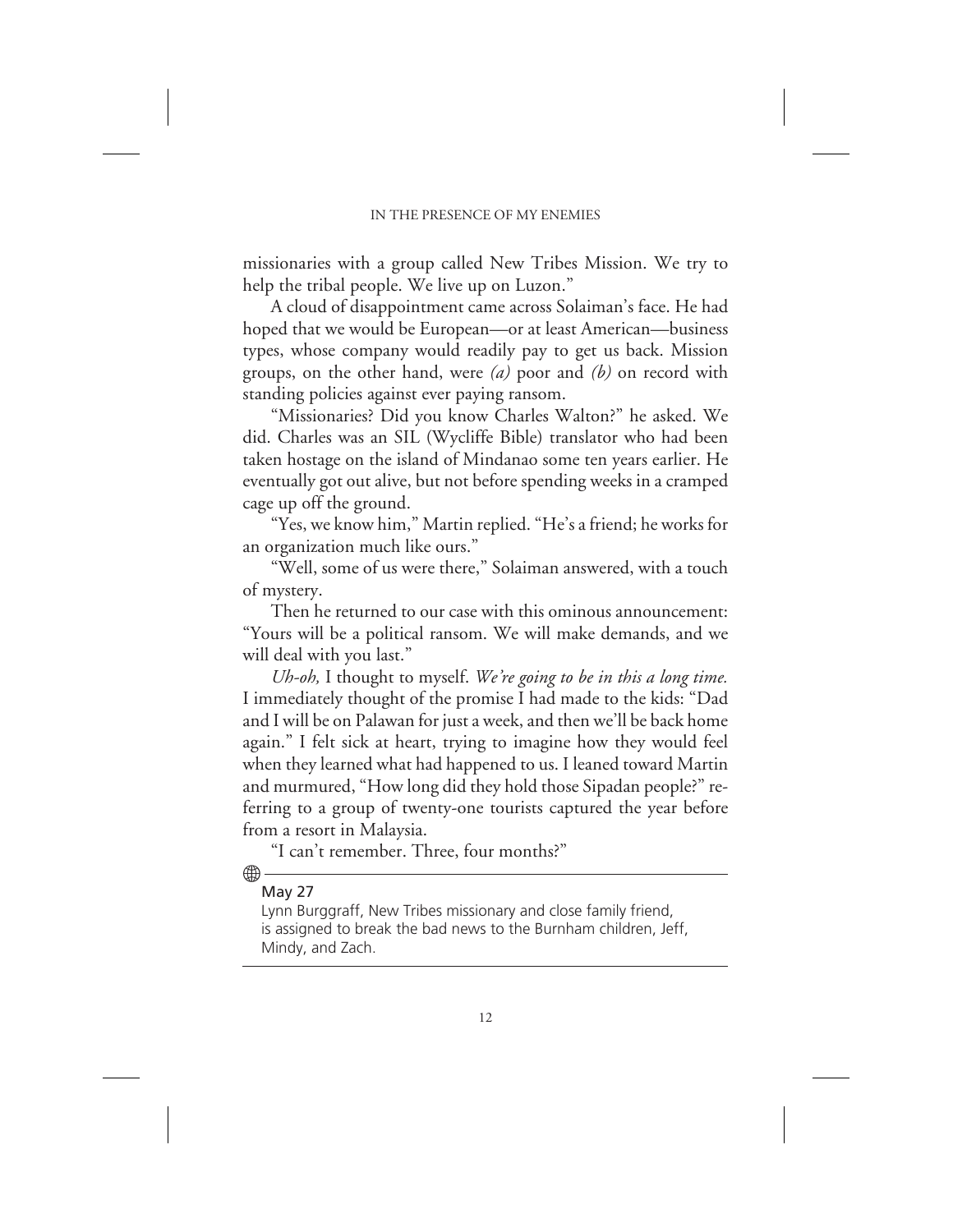I tried to guess in my mind what "a long time" would actually be. Six weeks? I tentatively set my hopes on two months at the very outside. *Worst-case scenario, we'll spend the summer with these guys and be out by the time the kids go back to school,* I told myself.

Meanwhile, the other hostages were already busy figuring out how much money they could raise. It seemed that everybody knew this was the name of the game. Muslim advancement may have been the announced overall goal, but cash was the necessary fuel. The bargaining was in full swing.

"Maybe my family could come up with one million [pesos, or \$20,000]," said one person.

A more middle-class fellow said, "We might be able to raise 250,000 [\$5,000]."

Solaiman kept writing down the amounts. (We learned later that this was the first time he had been allowed to handle these negotiations, and Sabaya was not happy with how it had gone. "You don't let them set the amounts," he told Solaiman, "you just look at them, size them up, and tell them how much to pay. If they have a Chinese last name, that means they're wealthy, so—10 million pesos [\$200,000], end of discussion.")

After Solaiman worked through the list, the conversation ended. The engine roared, and we moved on.

At one point that afternoon, Solaiman said to Martin, "You know, people think we're a third-rate, primitive group out here. Actually, we're very modern, high-tech. See our satellite phone? See our GPS? We know what we're doing!"

(I couldn't help smiling, however, at the fact that somehow the Global Positioning System device hadn't helped them very much in finding our resort. We had pieced together their conversations enough to know that on their trip to Dos Palmas, they had gotten lost and had had to ask a fisherman for directions. Obviously they didn't know how to use their GPS!)

I kept scanning the horizon for land. None appeared. Everywhere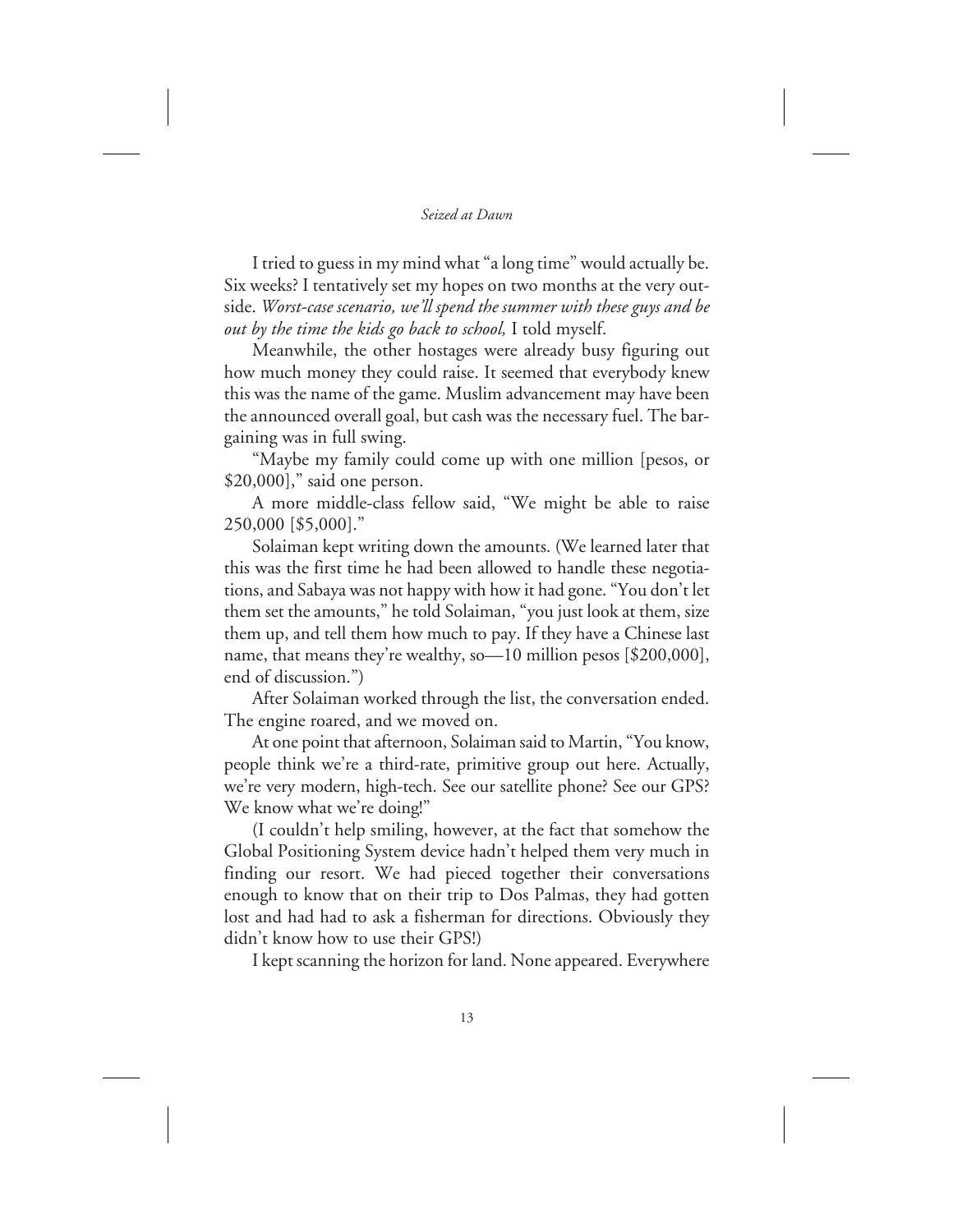I looked, I saw open sea. I now know that the nearest islands of any size were more than three hundred miles to the southeast. It was probably better for me not to know that at the time.

After a full day of bouncing across the water, we were terribly sore. At sundown, we came up to a larger fishing boat. Here, another ten to twenty Abu Sayyaf, plus the fishing crew, were waiting. We joined them. We were relieved to get off the speedboat. At least we were be able to stand up without being jarred onto the floor. We hoped this move would be more comfortable for us.

A bamboo "lead" no more than five inches wide was laid down from the speedboat up to the fishing boat, and I realized I was going to have to walk across maybe eight feet of open water to get there. It scared me to death. *I can't do this!* I thought.

The water below swelled gently as I stared at the bamboo. When it was my turn, I admitted I had no choice. I began to crawl across the void on my hands and knees, praying that I would not fall.

Martin came right behind me, and by the time we all piled aboard, there were close to sixty people—again, a far greater load than this seventy-five-foot craft was ever meant to carry.

The boat had an inboard engine and outriggers—bamboo poles lashed together to make extensions off the sides. The pilot wheel was inside a small cabin in the middle of the deck. Down in the hold were large tunas packed in ice, fish the crew had caught before being hijacked by the Abu Sayyaf a few moments earlier.

We sat down on the deck while the captors quickly began their evening prayers. As the chants washed over the boat, I felt my mind slipping into a fog. *I can't believe this is happening.* When they finished with their prayers, we ate some rice and tuna, which helped a bit. But again, there was no place for the women to go to the bathroom. Again, we were forced to use a corner. Angie, Fe, and some of the other women were distraught and crying.

"Do you think people know yet that we've been captured?" I asked Martin as the darkness grew around us.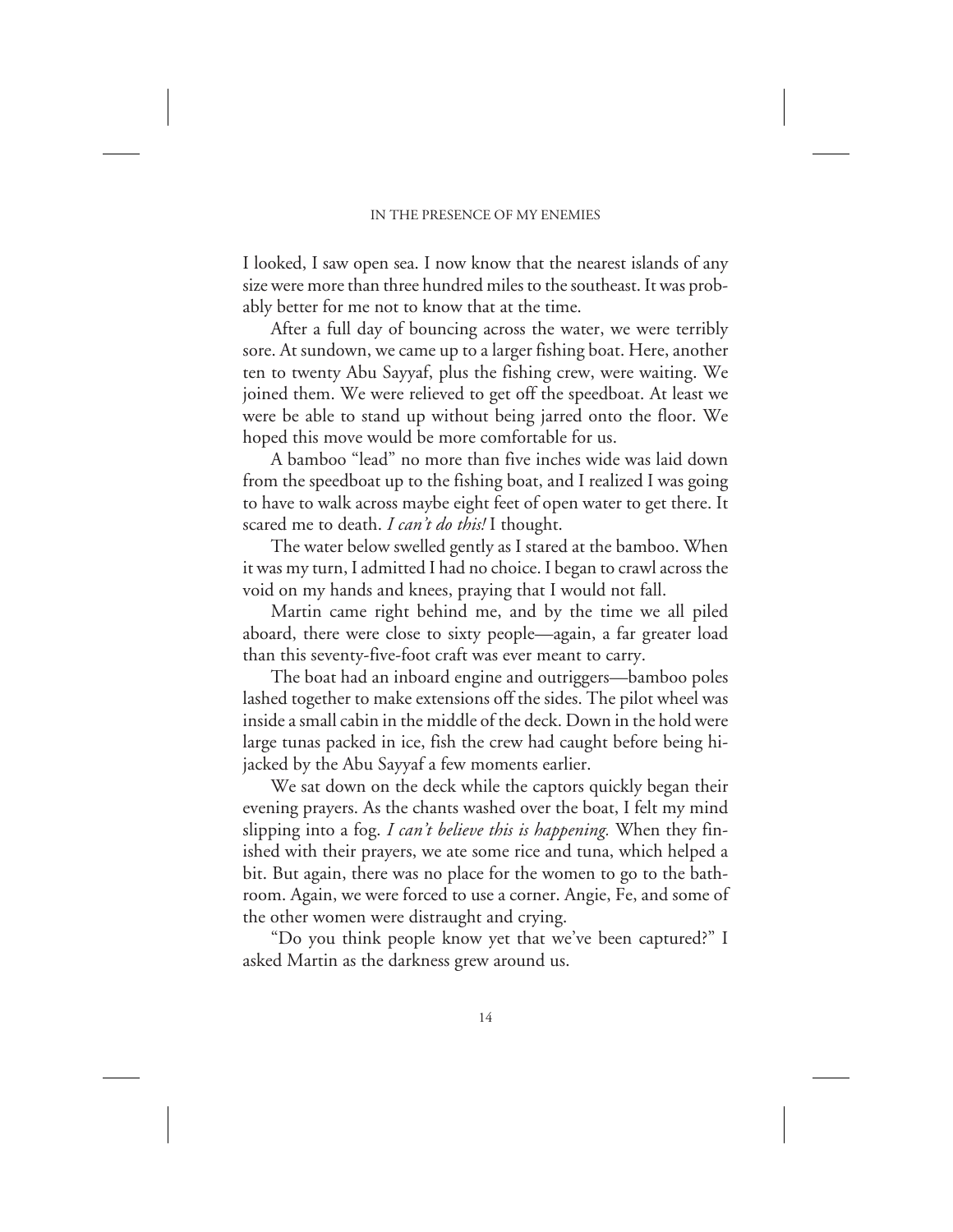"It's hard to tell," he said. "But don't worry, Gracia. We're gonna be okay." His optimism was contagious.

A song began to run through my head that I'd heard the previous week. "Martin, I heard this song while you were away. Try to sleep and I'll sing it to you." I began to quietly repeat the melody:

*Be strong, be strong, be strong in the Lord, And be of good courage for he is your guide. Be strong, be strong, be strong in the Lord, And rejoice for the victory is yours.\**

*"*Mmmm, that's a good song," Martin murmured when I finished. "Thank you, honey."

Nobody really stretched out to sleep that first night; we all just sat up and dozed, leaning on one another from time to time. It turned cold, as ocean breezes began to replace the heat of the day. Solaiman's earlier promise to get Martin a shirt had produced nothing, so Francis gave him a sleeveless one to wear. We huddled together for warmth.

Sleep was fitful. I remember waking once to find that my head had fallen down to the deck, and somebody's foot was on my hair. I jerked it loose.

::::

The next morning was Monday—Memorial Day in the States, but hardly a holiday for us. When the sun came up, we explored the boat to see what we had missed in the twilight before. Someone made a "CR" for us—a platform out on the bamboo outrigger with a tarp curtain around it. Getting out there was still tricky, but there was a rope to hold, and at least we could go in the ocean rather than on the boat's floor.

People got busy on the satellite phone, calling their relatives in

\*BE STRONG IN THE LORD by Linda Lee Johnson © 1979 Hope Publishing Company, Carol Stream, IL 60188. All rights reserved. Used by permission.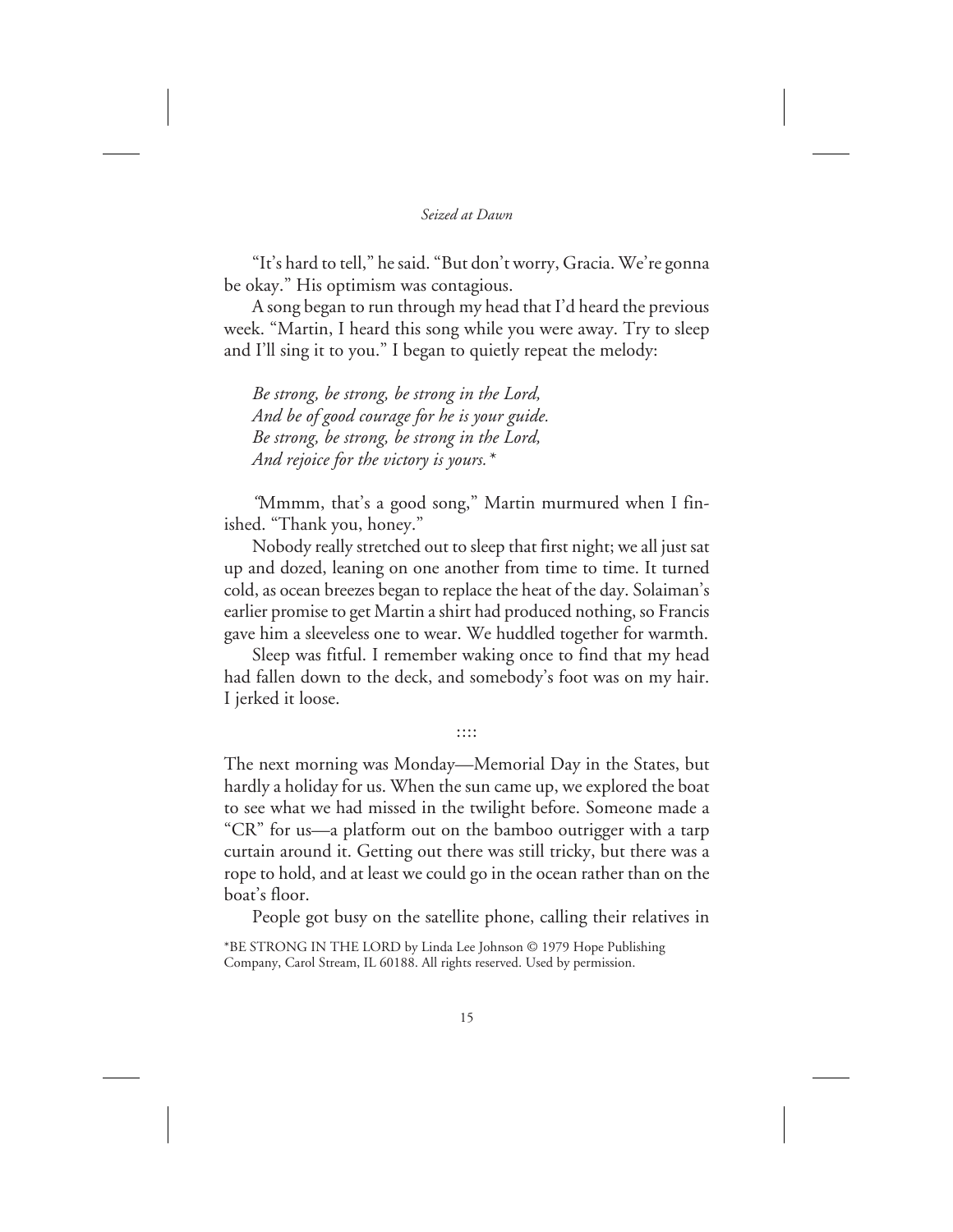Manila and elsewhere to arrange ransom payments. Impassioned discussions ensued. Reggie showed his connections right away, getting a government official to call Sabaya back and say, "I know this guy, and he's a good guy. Let him out, since you owe me a favor, remember?" They agreed on an amount of money to be transferred, and Reggie's release was promised.

By this time, Guillermo was definitely showing signs of stress. He was on a lot of medication due to a recent nervous breakdown, he explained, adding something about being overwhelmed by a messy divorce that wasn't yet finalized. Now we could see him going through withdrawal. His body quivered from time to time, and his voice was shaky.

This boat was certainly slower than the speedboat had been. "Where are we headed?" one of the hostages asked.

The answer from the Abu Sayyaf was vague: "We'll just see. . . ."

I was painfully aware that I wasn't dressed properly for the Muslim standard. Of course, they hadn't given me time back in the room to do anything better. Other women were still in their pajamas. I sat there feeling embarrassed that, in their minds, I was just another typical "loose" American woman in my shorts and T-shirt. I began asking the Lord to protect me.

Sometime that morning Fe gave me a long piece of lace for a *tirung* (head covering), and someone else threw me a *malong.* Although my bare arms were still showing, I was at least somewhat more presentable to Muslim eyes.

Solaiman wanted us to know that we were in an atmosphere of high morals. "Would we ever lie to you? No. Would we ever steal from you? No. Would we ever touch the women? Never. The Koran forbids these things." He began to rhapsodize about how great it is when Allah is the ruler and the Koran is the guidebook—as in Afghanistan, their cherished model. "Afghanistan will show the world how great the truly Islamic state can be. You know, in Islam, if you're a thief, they cut off your hand. That's how things ought to be."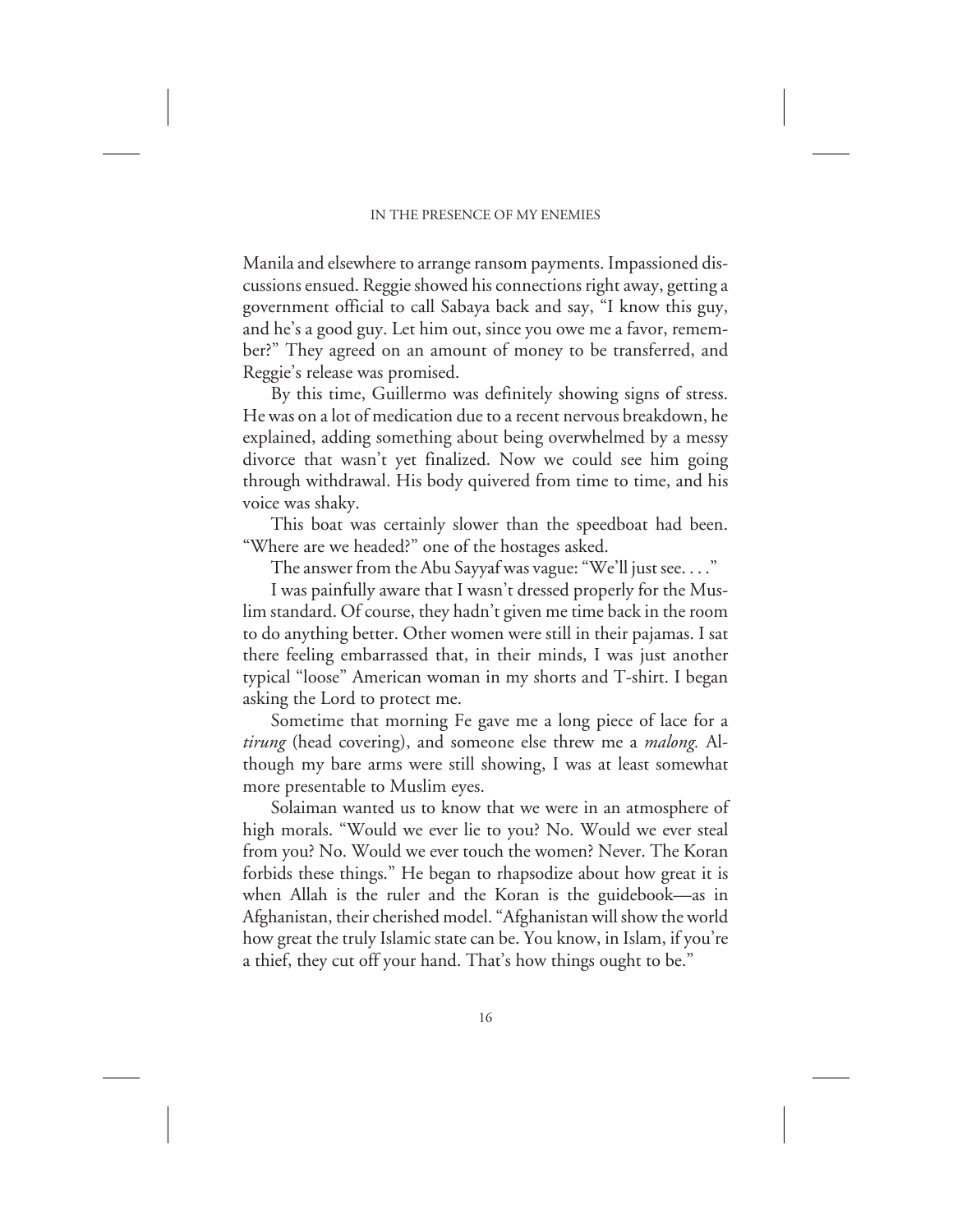I thought to myself, *Wait a minute—didn't you guys just steal Martin's wedding ring?!*

"In Islam, all the women are dressed properly, with nothing showing but their eyes. If a lady's eyes are causing a scandal, even they will be covered. There are no enticements to sin, no Western movies, no drinking, no smoking, no drugs."

Our captors' greatest goal, it seemed, was to get to Afghanistan. What a utopia that would be, they said. But if that didn't work out, they would settle for their second choice: to go to America and get a good job!

At some point that day, Sabaya asked Martin to get on the satphone and make a statement to Radyo Agong in Mindanao. This radio station, we eventually learned, was friendly to Abu Sayyaf interests and willing to air their messages when asked.

So Martin prepared to speak; the voice would be his, but the script came from Sabaya, of course:

> I, Martin Burnham, along with my wife, Gracia, who have lived in the Philippines for fifteen years, members of New Tribes Mission, have been taken hostage by the Abu Sayyaf, the Janjalani group....

Actually, Sabaya wanted him to say *Al-Harakatul Islamia,* which means "the Islamic Movement," but Martin was afraid he would blow the pronunciation.

"Okay, then just call us 'the Osama bin Laden group,'" Sabaya said.

Here in late May 2001, a full three months before September 11, that name meant nothing to me. Martin told me later that he had heard it once or twice.

"Can I just say 'the Janjalani group,' because I know that term, and I won't get tripped up?" Martin asked, referring to the group's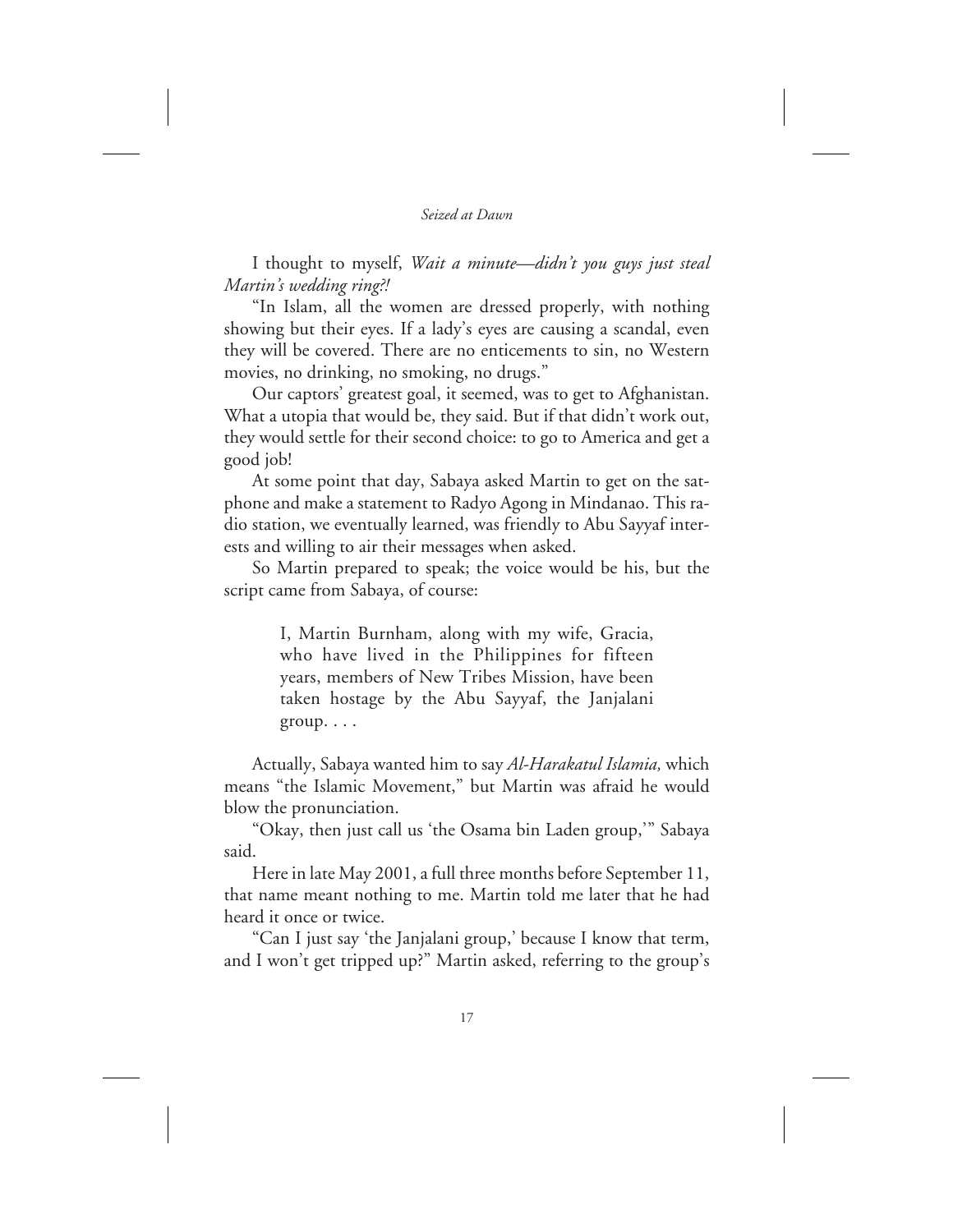founder, who had died in battle a couple of years before. Approval was granted. His speech continued:

> We appeal to the American and Philippine governments to work to bring this situation to a peaceful end very soon.

As usual, Martin kept his cool, talking very calmly without notes. When he finished, he came over to me.

"You did a good job, honey," I said. "You always do."

Near the end of the day, Chito, who was full of life and spunk, decided to organize a "getting to know you" exercise for his fellow hostages. We all crowded into the wheelhouse and sat around on the floor or whatever else we could find. Going around the circle, each person gave his or her name and the person's name to the left. Soon we all had each other's names nailed down. We talked and even laughed together a bit, trying to make the best of the situation. We talked about our interests and other personal things.

Guillermo told us he'd been born in Peru but had immigrated to the Los Angeles area as a teenager, where he now had a small construction business. He had come to Dos Palmas on vacation the year before, which is when he had met Fe working in the gift shop. They had been in touch by e-mail ever since, and now they were engaged.

As we learned bits and pieces about each of the other hostages, we

 $\oplus$ 

#### May 28

Philippine president Gloria Arroyo appears on national television to declare "all-out war" on the Abu Sayyaf, telling them she will "finish what you have started."

#### May 28

Martin's sister, Cheryl Spicer, and her husband, Walt, drive seven hours north from Manila to Aritao to stay with the Burnham children.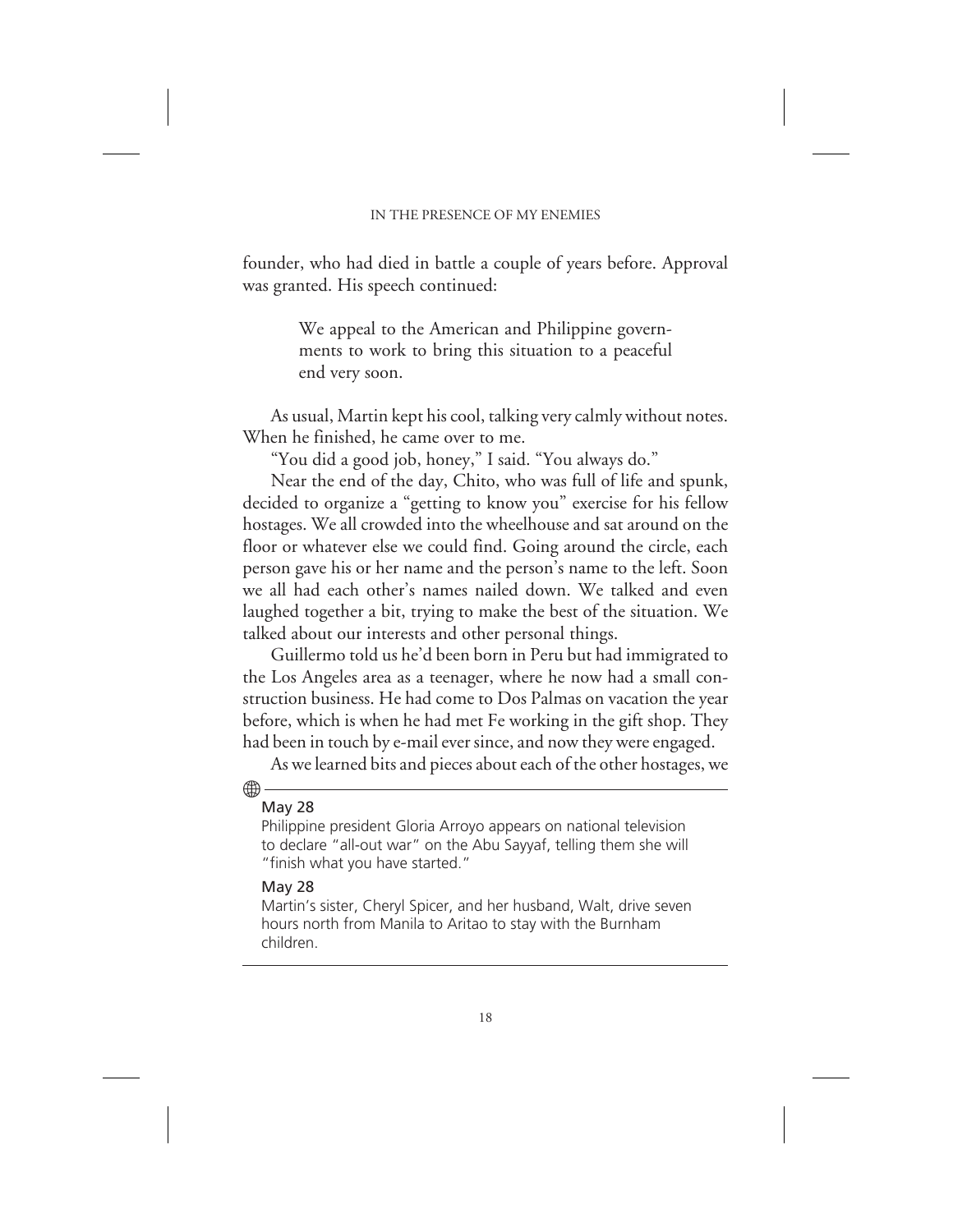became more of a team, more willing to encourage one another and try to keep our spirits up.

By that evening, the "ecumenical" nature of the boat was in full evidence. The Muslims, of course, conducted their ritual of bowing down and praying as they faced west, toward Mecca. The Catholics got out their rosary beads. Finally, one of the hostages asked Martin to pray aloud for the benefit of the group.

"Lord, all of this doesn't surprise you," he began in a calming voice as we all bowed our heads. "You know where we are, even though we don't. We know that people are worried about us. But you hold us in your hands. Give us the grace to go through this trial. We're depending on you. Amen."

A peace settled into my heart as I listened to my husband's words. The same seemed to happen for the others. "Wow, you can really pray good!" they said. Martin just laughed. For him, prayer was just his way of talking to God, sharing the thoughts of his heart.

By that night, we had generally figured out where we'd all like to sleep. The younger members of the Abu Sayyaf had already staked out the roof of the wheelhouse as theirs. Near the bow were places to hang hammocks, which were claimed by their comrades. A few others rigged up hammocks near the back. The fishing crew claimed their turf.

As for the hostages, we mostly stacked ourselves along the narrow sides of the deck, heads inward and feet hanging out over the ocean. A few others settled into a central well space in front of the wheelhouse. All together, we covered every inch of available space.

There was one luxury about these circumstances, I noticed: No mosquitoes! They had nowhere to breed here in the midst of salt water. We could lie out here and stare at the stars above without being bitten. There was a gentle breeze, and the sound of the water lapping against the boat sounded peaceful.

Francis and Tess, as it turned out, were fans of the old Beatles music, and in fact, they sang quite well together. As we stretched